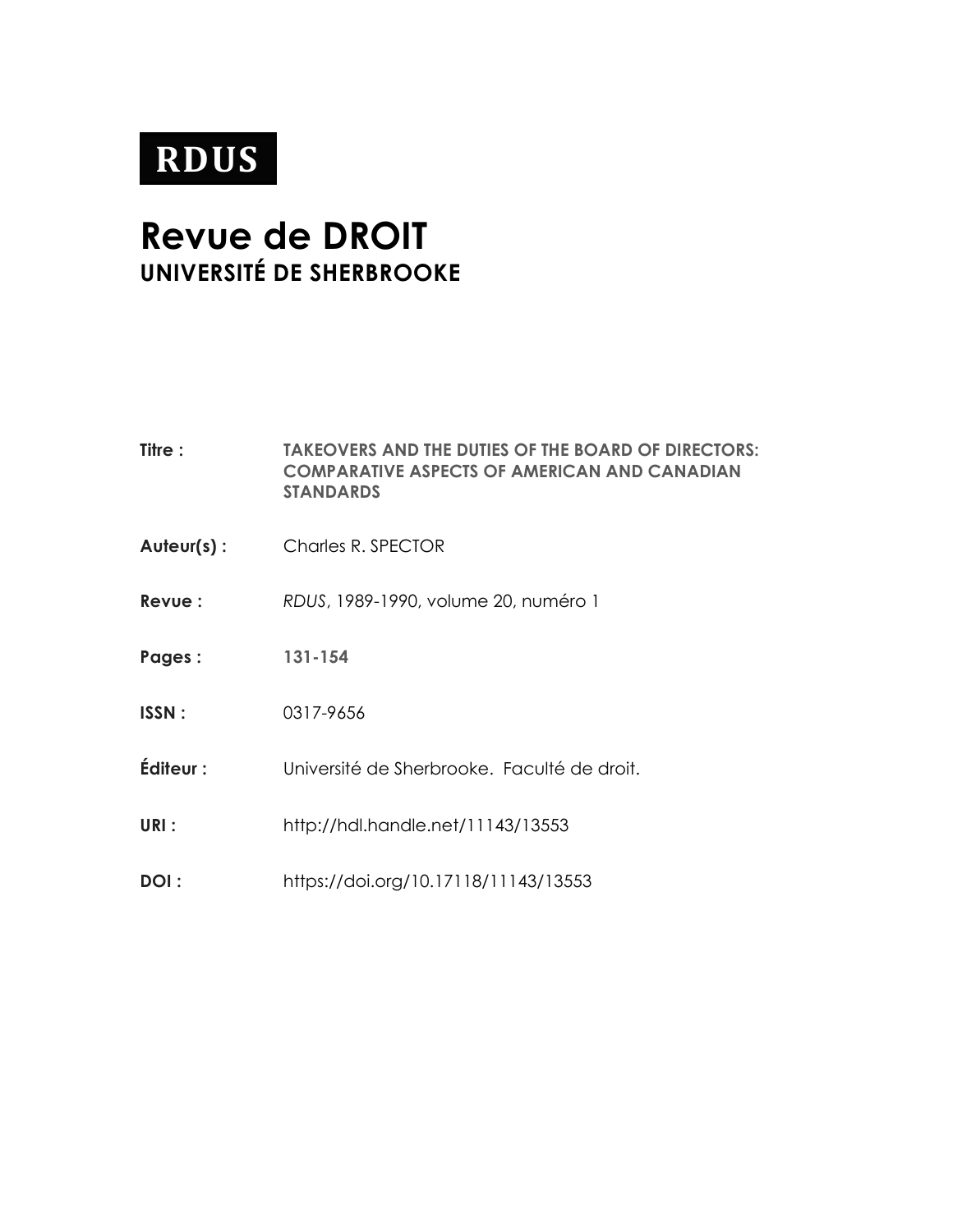*Page vide laissée intentionnellement.*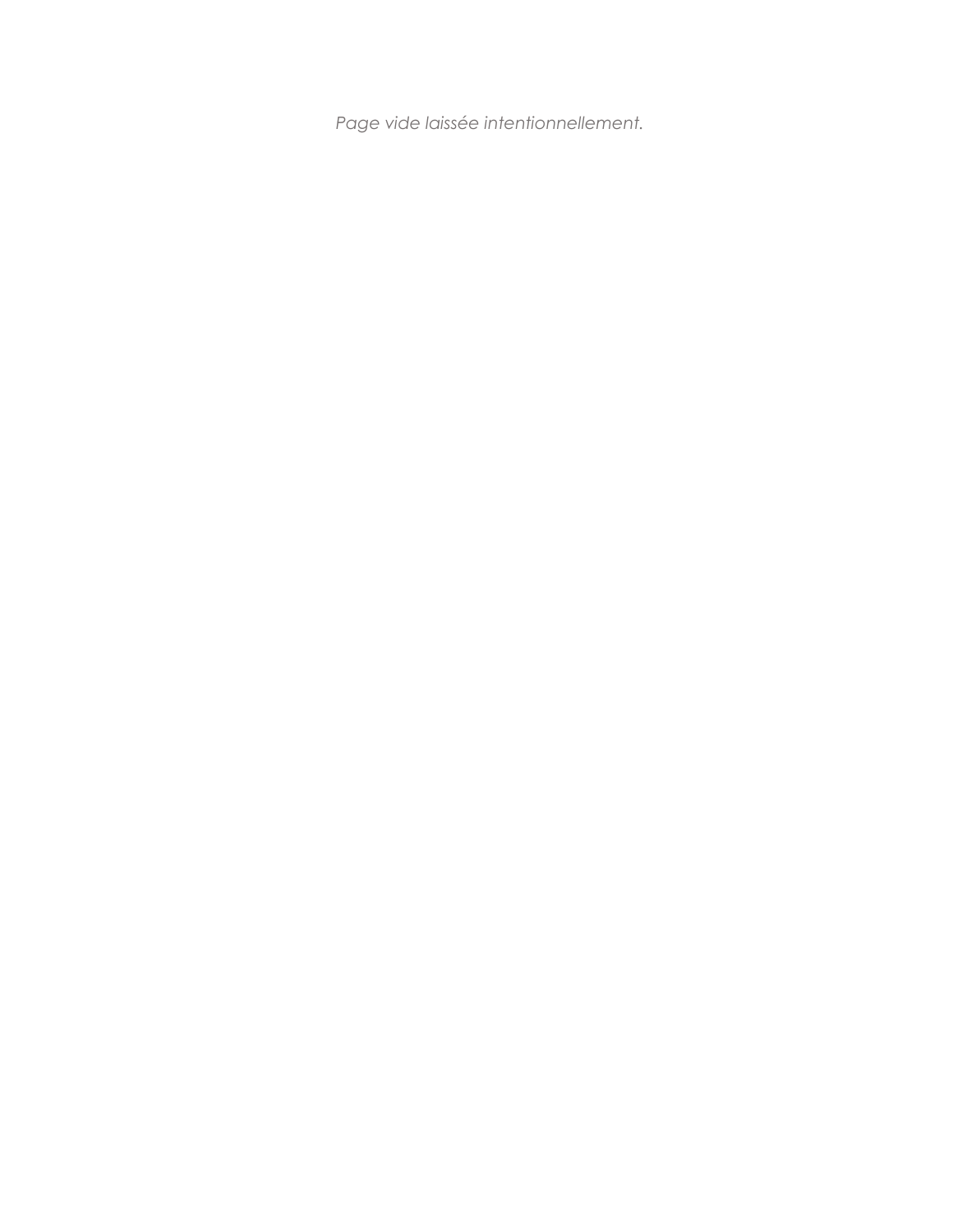### **TAKEOVERS AND THE DUTIES OF THE BOARD OF DIRECTORS: COMPARATIVE ASPECTS OF AMERICAN AND CANADIAN STANDARDS**

par Charles R. SPECTOR\*

La toute dernière vague d'acquisitions corporatives a donné lieu à une véritable levée de boucliers parmi les sociétés susceptibles de faire l'objet de telles acquisitions. Cette situation a donné lieu à une foule de stratégies défensives. L'adoption de ces stratégies défensives par le conseil d'administration de sociétés cibles, face à une menace d'acquisition hostile, et leur mise en oeuvre (ou l'absence de leur mise en oeuvre) a souvent conduit à des litiges longs et coûteux. Bien que ce phénomène s'observe beaucoup plus souvent aux Etats-Unis, un nombre sans cesse croissant de sociétés canadiennes adoptent des stratégies défensives similaires dont la validité risque, ultimement, d'être sanctionnée par les tribunaux.

Dans cet article, l'auteur scrute le développement des diverses normes actuellement exigées des conseils d'administration dans leurs réactions face aux menaces d'acquisitions, réelles ou alléguées, par les tribunaux américains. L'auteur tente également de découvrir dans quelle mesure ces normes sont applicables au Canada et quelles sont les caractéristiques distinctes de la législation canadienne en matière corporative et plus particulièrement en matière d'acquisitions.

 $\overline{a}$ 

<sup>\*.</sup> Avocat, Lapointe Rosenstein, Montréal.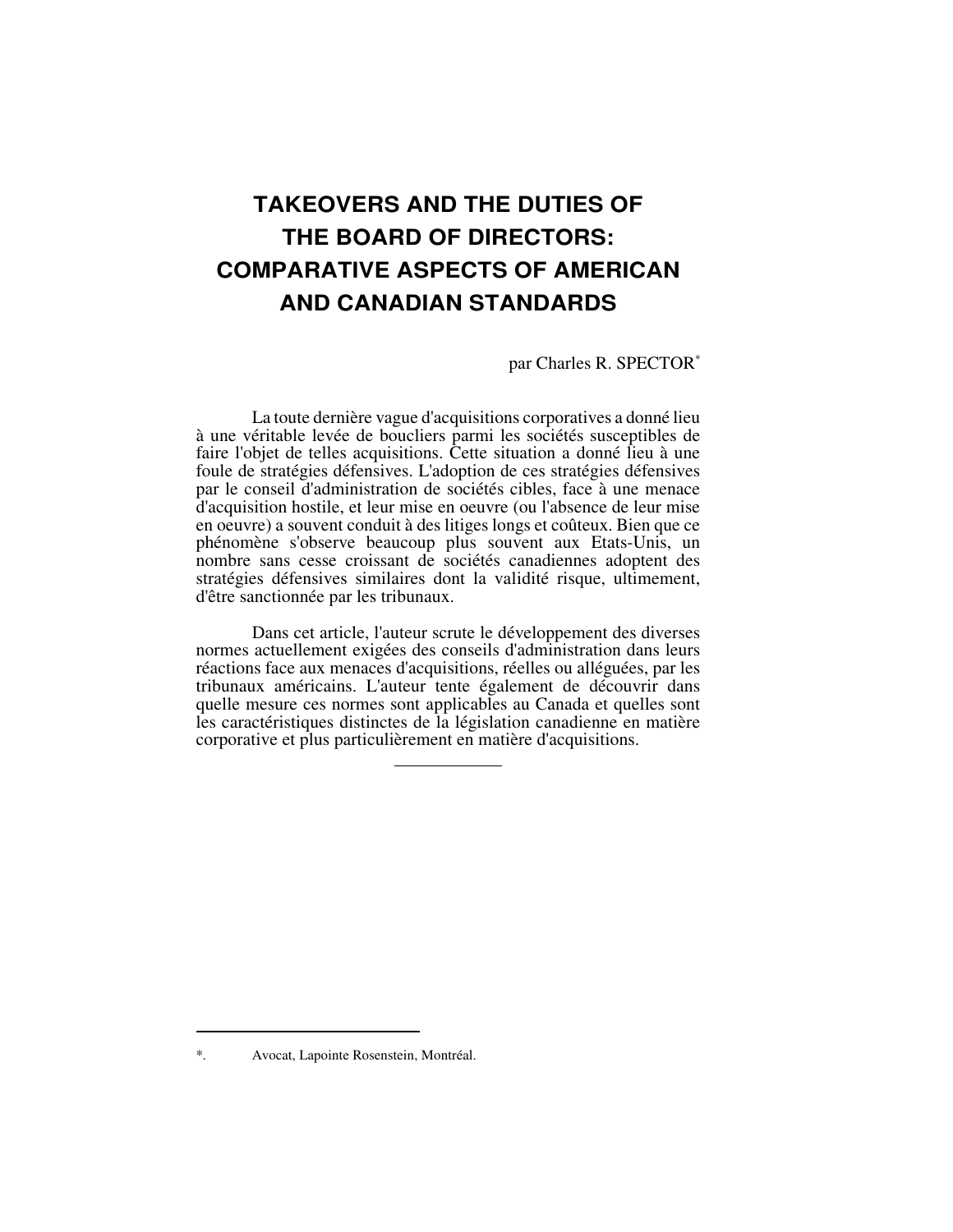The most recent wave of corporate takeover activity has led to a myriad of takeover defence strategies. Adopted by the Board of Directors of target companies in reaction to a hostile takeover, their implementation, or failure to do so, has often led to protracted and costly litigation. While this phenomena is much more wide-spread in the United States, more and more Canadian companies are adopting similar takeover defences, the validity of which may ultimately end up being decided by the courts.

In this article, the author examines the development of the standards currently applied by the courts in the United States to Board of Directors' responses to real or perceived takeover threats, to what extent these standards have similar application in Canada as well as the distinguishing features in Canadian corporate and takeover legislation which may account for notable differences.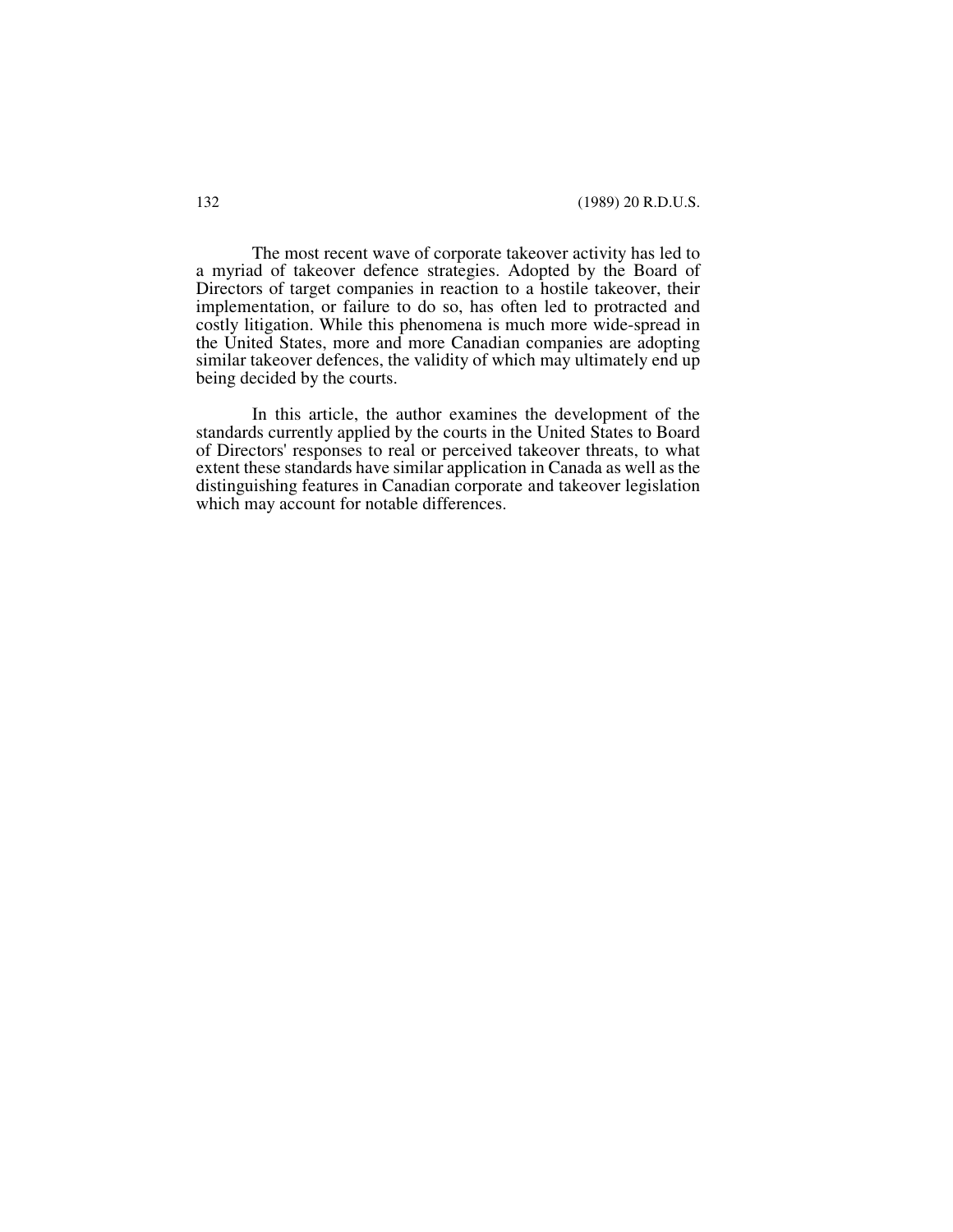SPECTOR, Charles R.

#### **SUMMARY**

| INTRODUCTION $\ldots \ldots \ldots \ldots \ldots \ldots \ldots \ldots \ldots \ldots \ldots \ldots \ldots$ |  |
|-----------------------------------------------------------------------------------------------------------|--|
|                                                                                                           |  |
|                                                                                                           |  |
|                                                                                                           |  |
|                                                                                                           |  |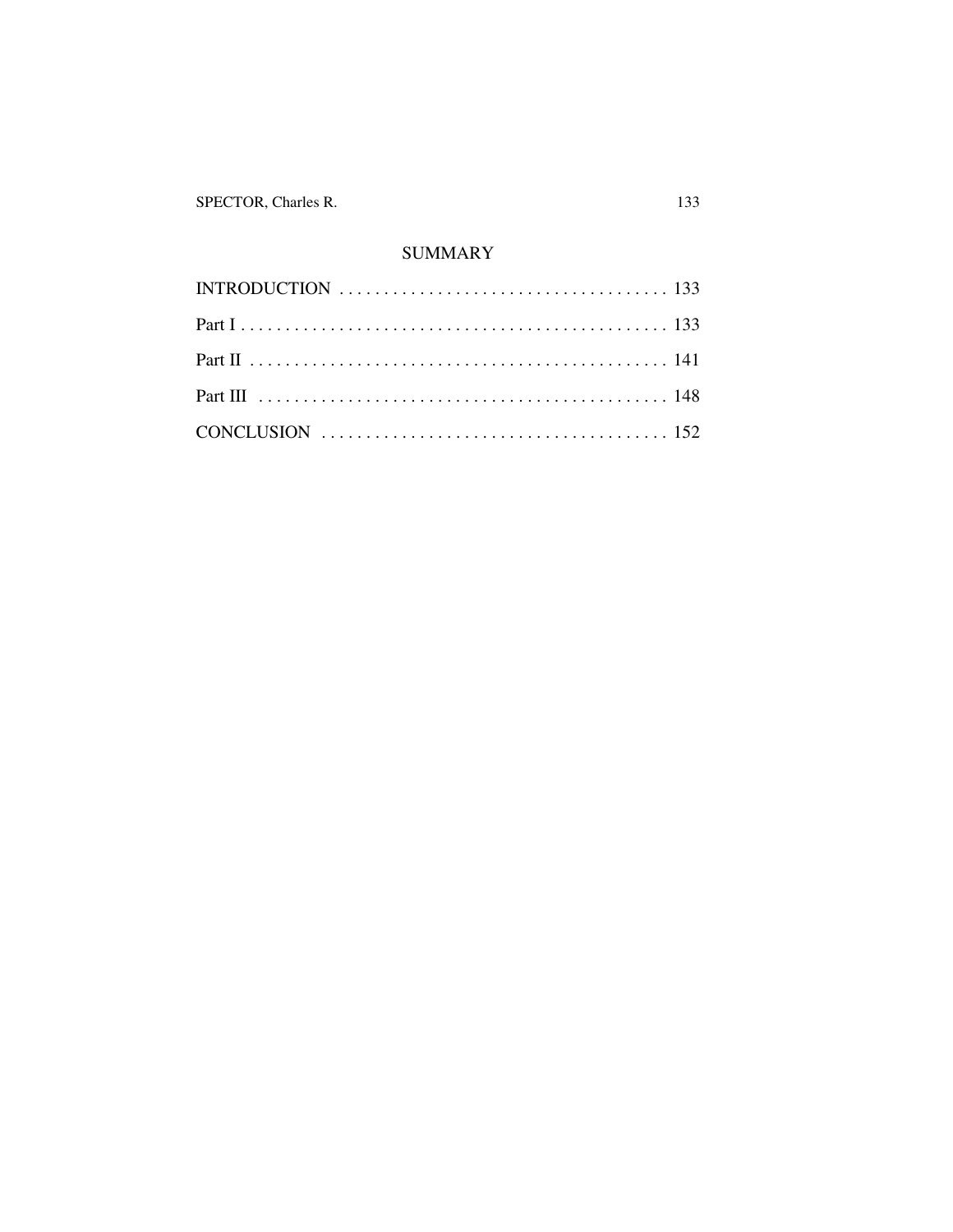#### INTRODUCTION

The purpose of this paper is to examine the duties of the Board of Directors of a target company during a hostile takeover. This paper will focus on the similarities as well as the differences between the prevailing standard in the United States and in Canada in order to determine whether the business judgment rule, as developed by the American caselaw, has similar application in Canada in scrutinizing Board of Directors' responses to actual or perceived takeover threats.

Part one of this paper will describe the legislative framework for the regulation of takeovers and will then examine the development and present status of the business judgment rule as applied to Directors' decisions in the course of a hostile takeover in the American context. Part two will describe the Canadian legislative framework and will then examine the development of the standard presently applied by Canadian courts.

Part three of this paper will discuss some of the differences between American versus Canadian corporate and takeover legislation and how these differences may account for variations in the judicial scrutiny of Directors' decisions.

#### Part I

A takeover has been defined as a «transaction or series of transactions whereby a person (individual, group of individuals or company) acquires assets of a company either directly by becoming the owner of those assets or indirectly by obtaining control of the management of a company»<sup>1</sup>. Most commonly, a takeover is an attempt by a bidder to acquire control of a subject company (the target) through the acquisition of some or all of its outstanding shares<sup>2</sup>. This is usually accomplished by the bidder offering to the shareholders of the target cash or securities in exchange for the target's stock<sup>3</sup>.

Takeovers of public companies can take many different forms; however, most takeovers in the United States have at their origins at least an unsolicited or unfriendly bid<sup>4</sup>. In the United States, the takeover bid is regulated at the federal level by the Williams Act (the Act). The Act, the provisions of which are incorporated into the 1934 Securi-

<sup>1.</sup> H. Weinberg & B. Blank, Takeovers and Mergers, (1979), 3.<br>2. M. Lipton & E. Steinberger, Takeovers and Freezeouts, (19<br>3. Id. at 1-8.

M. Lipton  $\&$  E. Steinberger, Takeovers and Freezeouts, (1978), 1-6.

<sup>3.</sup> Id. at 1-8.<br>4. Id. at 1-6.

Id. at 1-6.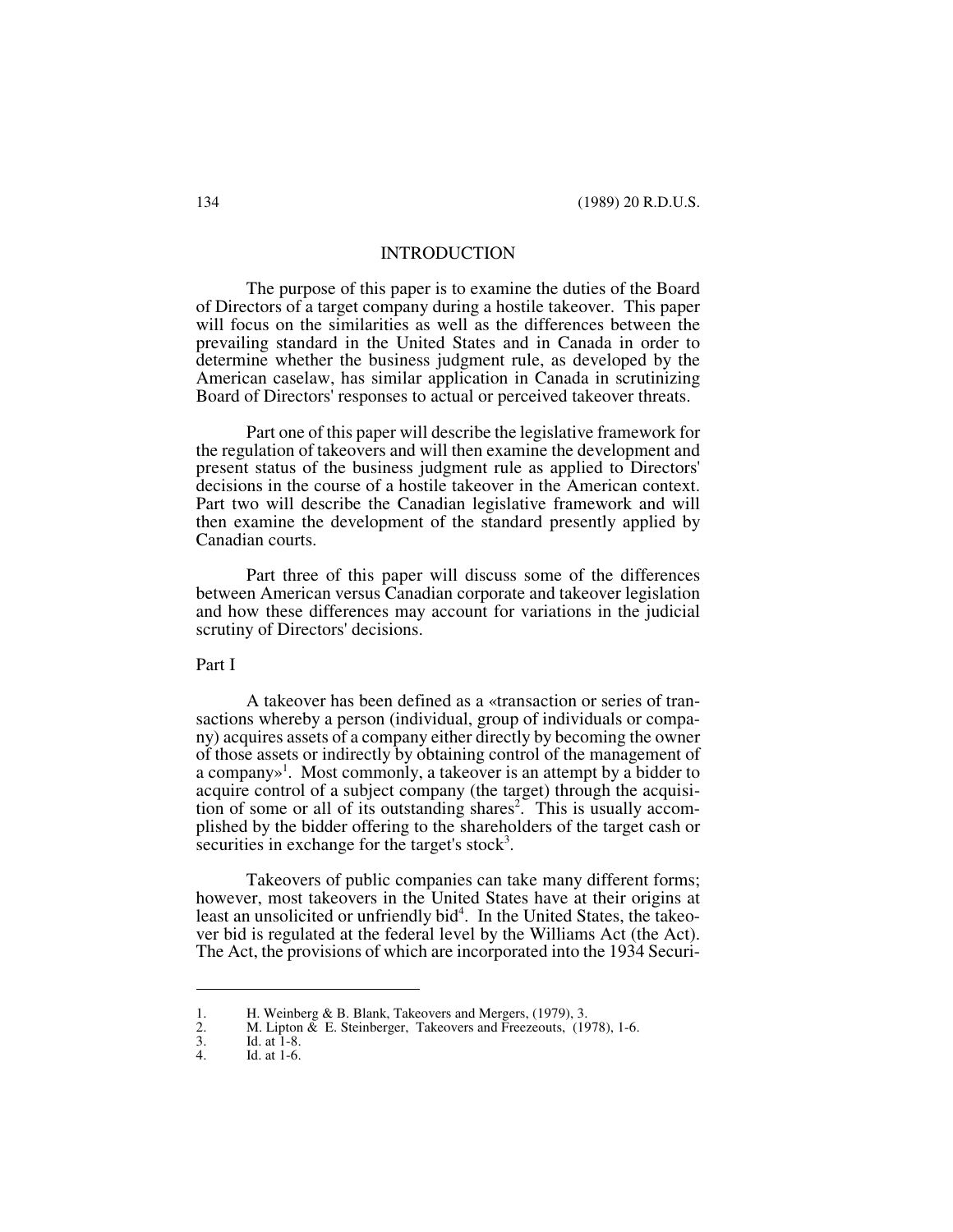ties Exchange Act, was enacted by Congress in 1968 as a response to the relatively large number of takeovers during the so-called «third great merger wave»<sup>5</sup>. The Act focuses on full disclosure and dissemination of information and imposes restrictions designed to prohibit discrimination among tendering shareholders and to permit investors sufficient delays in making their investment decisions<sup>6</sup>. The Act was not intended to effect the outcome of tender offers and «extreme care was taken to avoid tipping the balance of regulation either in favour of management or in favour of the person making the takeover bid»<sup>7</sup>.

The terms «tender offer» and «takeover bid» are not defined by the Act and it has been left to the courts to determine whether certain securities transactions constitute tender offers<sup>8</sup>. The courts have also affirmed that the Act does not regulate the substantive context of tender offers and has left to state law its traditional role in regulating the fairness of corporate control transactions<sup>9</sup>. In the absence of any alleged violation of the Act there lies no recourse under federal securities laws with respect to the fairness of the transaction.

Much of the litigation precipitated by takeovers involves derivative actions or class action law suits taken by aggrieved shareholders of the target company seeking compensation from the Directors of the target alleging breaches of fiduciary duty. Increasingly however, litigation has involved «transactional justification» where an injunction is sought against Board action (i.e. to force the Board to redeem a poison pill or to block a recapitalization) and the focus of judicial scrutiny is on the decision itself as opposed to the potential liability of the Directors $^{10}$ .

During the course of a hostile takeover, the Directors of the target often find themselves in a no-win situation; if they act in a hasty fashion and accept a takeover or merger then they may be found liable for having sold the company at too low a price without adequately having considered other alternatives or without having solicited competing and possibly higher bidders<sup>11</sup>. On the other hand, if the Direc-

<sup>5.</sup> J. Brooks, The Takeover Game, (1987), 174.<br>6. Gelfond and Sebastian, Reevaluating the Duti

<sup>6.</sup> Gelfond and Sebastian, Reevaluating the Duties of Target Management in Hostile Tender Offer, 60 B.U.L.R. 403 (1980), 407.

<sup>7. 113</sup> Cong. Rec. 24664 (1967) (remarks of Sen. Williams).<br>8. See, e.g., Hanson Trust PLC v. SCM Corporation, 774 F.20

See, e.g., Hanson Trust PLC v. SCM Corporation, 774 F.2d 47 (2d Cir. 1985) and SEC v. Carter Hawley Hale Stores, Inc. 760 F.2d 945 (9th Cir. 1985).

<sup>9.</sup> Schreiber v. Burlington Northern Inc., 472 U.S. 1 (1985).<br>10. Sparks, Balotti & Abrams, Fiduciary Duties in Corporat

Sparks, Balotti & Abrams, Fiduciary Duties in Corporate Control Contests, in Hostile Battles for Corporate Control, 2 (PLI 1987), 19.

<sup>11.</sup> See, e.g., Smith v. Van Gorkham, 488 A.2d. 858 (S.C. Del. 1985).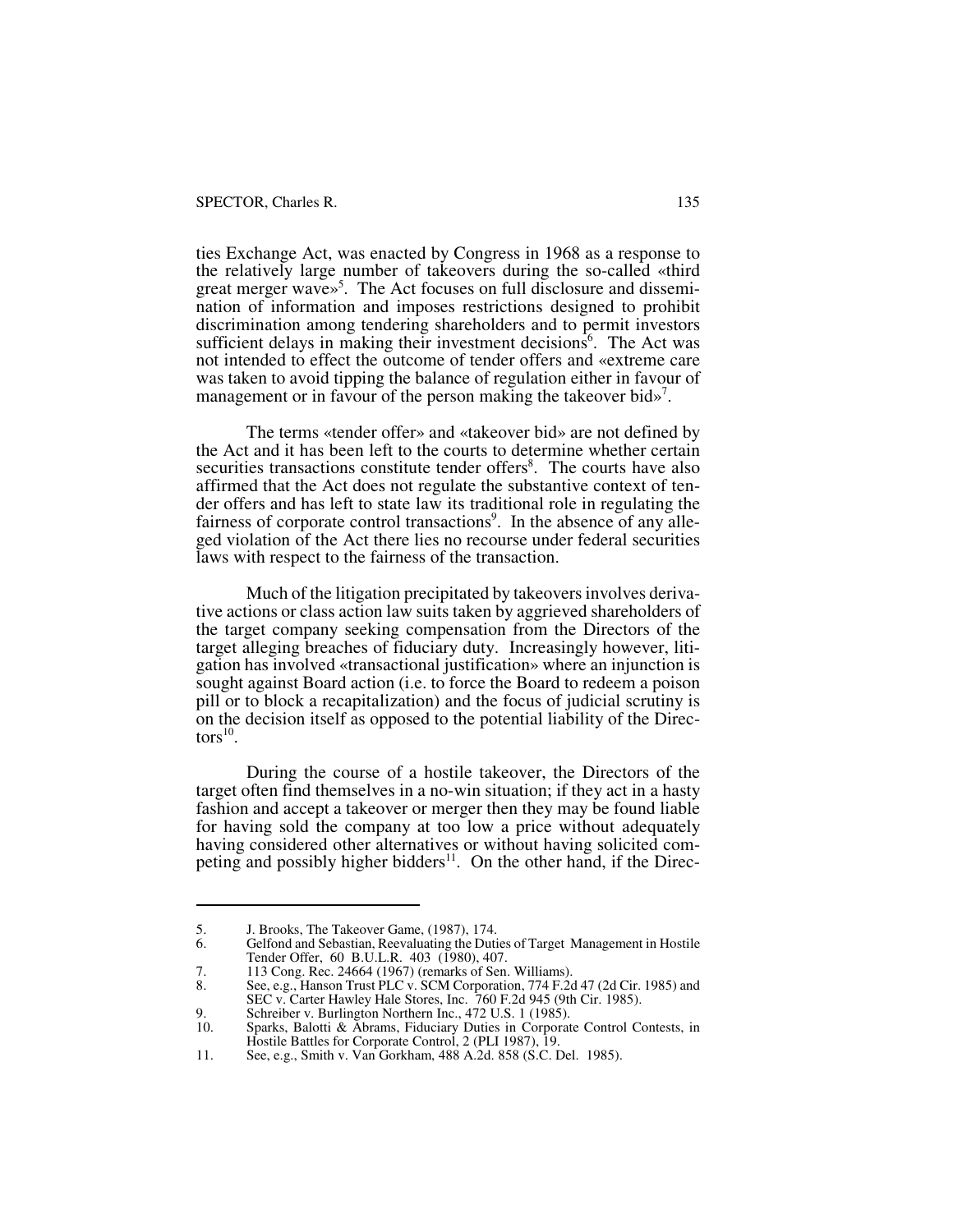tors pursue an aggressive defense against a takeover and the defense is successful in warding off the takeover bid, then the Board may be found liable for having entrenched inept management and for not having maximized shareholder wealth<sup>12</sup>. Given the difficulty in resolving this conflict, the courts have maintained that, absent any evidence of self-dealing or fraud, the decisions of the Directors of the target are protected by the business judgment rule $^{13}$ .

Simply stated, the business judgment rule is a presumption in favour of the Board of Directors having fulfilled their fiduciary duties when they have taken action in good faith, after reasonable investigation into the best interests of the corporation and its shareholders and it is clear that the Board has no personal interest in the transaction<sup>14</sup>. In other words, in the absence of self-dealing or bad faith, the courts will be reluctant to interfere with a Board's informed business decision and will not substitute its own notion of what is sound business judgment<sup>15</sup>.

The logic of this doctrine is premised upon the following: a) the shareholders chose the Directors to run the company and have mandated these Directors to manage the affairs of the company<sup>16</sup>; b) the need to encourage competent people to become Directors without being exposed to unlimited liability; and c) the lack of expertise of the courts to engage in meaningful review of business decisions<sup>17</sup>.

The application of the business judgment doctrine to transactions affecting corporate control is particularly problematic due to the inherent conflict between the Board of Director's interest in preserving its own position and its duty to act in the best interests of the shareholders<sup>18</sup>. The Board's position is further complicated by the fact that they must decide between two classes of shareholders, the bidder, who has

<sup>12.</sup> See, e.g., Panter v. Marshall Field & Co. 646 F.2d 271 (7th Cir. 1981).<br>13. Pogastin v. Rice. 480 A.2d 619 (S.C. Del. 1984). The courts have recog

Pogastin v. Rice, 480 A.2d 619 (S.C. Del. 1984). The courts have recognized that takeover defenses are a double edged sword in that they may be used to thwart a raider's attempt to gain control or they may also be used as leverage in the Board's negotiation to get a higher price for the sought after shares.

<sup>14.</sup> See, Sinclair Oil Corp. v. Levien, 280 A.2d 717, 720 (Del. 1971). Aronson v. Lewis, 473 A.2d 805 (Del. 1984). See also Pitt, Hurwitz & Peters, Takeover Offers: Offensive and Defensive Tactics and the Business Judgment Rule, in Hostile Battles for Corporate Control, 1 (PLI 1987).

<sup>15.</sup> See, Panter v. Marshall Field & Co., supra note 12, Johnson v. Trueblood, 629 F.2d 287 (3d Cir. 1980) and generally, Howard, Takeover Battles and the Business Judgment Rule, 11 Cdn. Bus. L. Rev. 445 (1980), 450.

<sup>16.</sup> Johnson, Anti-Takeover Actions & Defenses: Business Judgment or Breach of Duty? 28 Vill. L.R. 51 (1982-83), 62.

<sup>17.</sup> Sparks, Balotti & Abrams, supra note 10, at 16-17.<br>18. See, e.g., Unocal v. Mesa Petroleum 493 A.2d 946

See, e.g., Unocal v. Mesa Petroleum 493 A.2d 946, 955 (Del. 1985).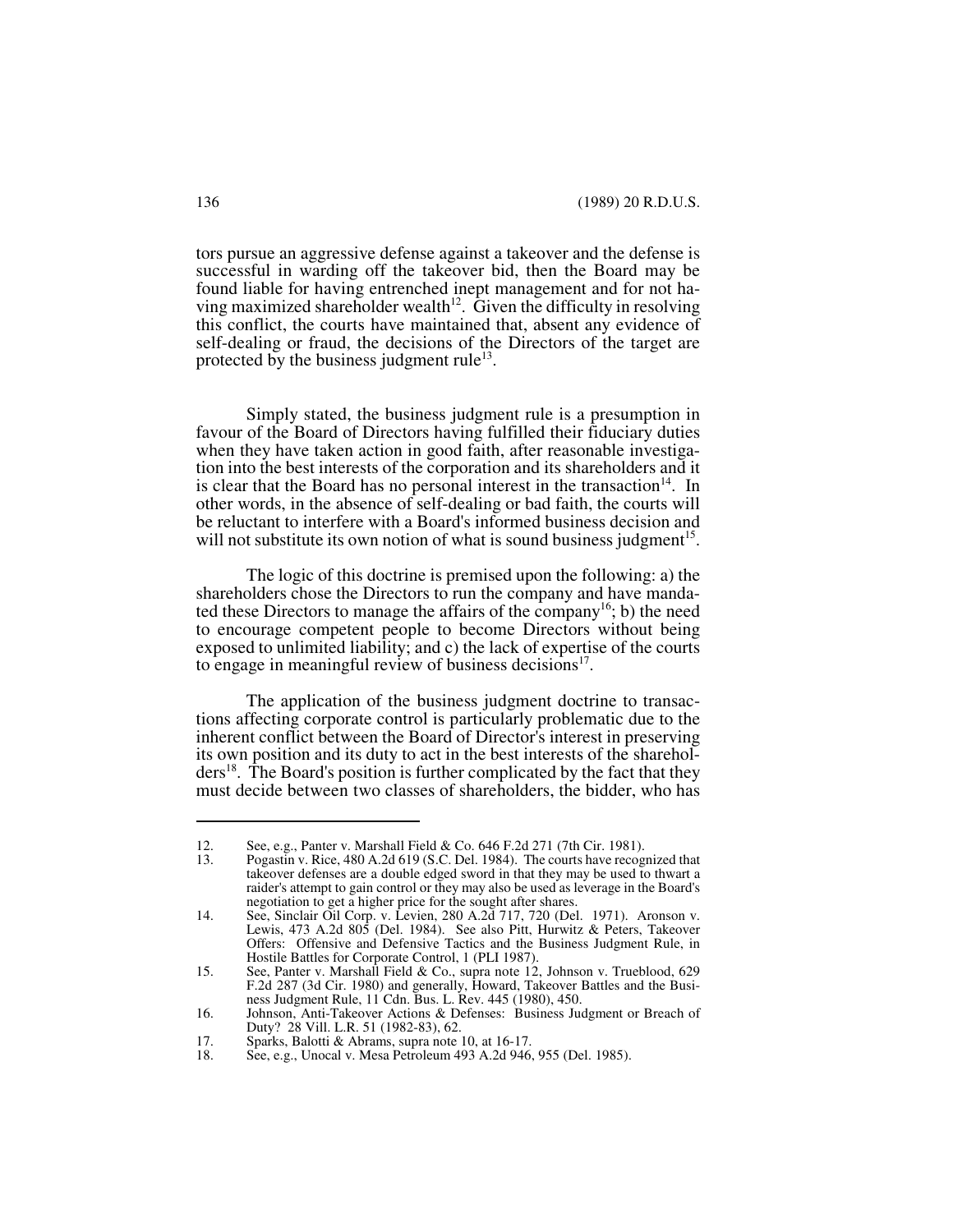already acquired some shares in the target, and the offeree. The Board must consider the long-term effects on the corporation versus the short-term economic interests of shareholders who, enticed by the hefty premium, are willing to accept the bid $19$ .

Coexisting with the Director's duty of care is the Director's duty of loyalty pursuant to which a Director is held to a higher standard of intrinsic fairness. It is based upon this standard that transactions involving self-dealing, theft of corporate opportunity and salary matters are evaluated $20$ . The business judgment rule and the accompanying judicial restraint, premised on an absence of selfdealing, do not apply when the decision of the Directors is influenced by factors which create very real conflicts of interest<sup>21</sup>. It has also been argued that the business judgment rule is only applicable to those decisions involving the ordinary affairs of the company in dealing with third parties however, in a tender offer situation the offer is made directly to the shareholders and therefore is beyond the scope of the rule's application $22$ .

Recognizing the difficulties inherent in evaluating decisions taken by the Board of Directors in the midst of a hostile takeover, the courts have developed and experimented with, over the years, several different standards of evaluation. Among these approaches are: a) the «primary purpose» test; b) the «any rational purpose» test; and c) the showing of «intrinsic fairness» test<sup>23</sup>.

The «primary purpose» test asks whether the Board acted primarily to further a proper corporate purpose or whether the Board's  $\alpha$  actions were primarily designed to maintain themselves in office<sup>24</sup>. This test has often been applied where a corporation has issued new stock or has repurchased stock in the context of defending against an attempt by an outsider to gain control<sup>25</sup>. This approach is wrought with

<sup>19.</sup> Howard, supra note 15, at 450.<br>20. Gelfond & Sebastian, supra not

Gelfond & Sebastian, supra note 6, at 435. See also Weinberger v. UOP, Inc. 457 A.2d 701 (S.C. Del. 1983).

<sup>21.</sup> Gelfond & Sebastian, supra note 6, at 435.<br>22. Johnson, supra note 16, at 61-62.

<sup>22.</sup> Johnson, supra note 16, at 61-62.<br>23. See, generally, Gelfond and Se

See, generally, Gelfond and Sebastian, supra note 6 and Sparks, Balotti & Abrams, supra note 10.

<sup>24.</sup> Pitt, Hurwitz & Peters, supra note 14, at 38. See also Panter v. Marshall Field & Co. 646 F.2d 271 (7th Cir. 1981).

<sup>25.</sup> Pitt, Hurwitz & Peters, supra note 14. See also Heit v. Baird 567 F.2d, 1157 (CA 1, 1977) and Norlin Corp. v. Rooney, Pace Inc., 744 F.2d 255 (2d Cir. 1984).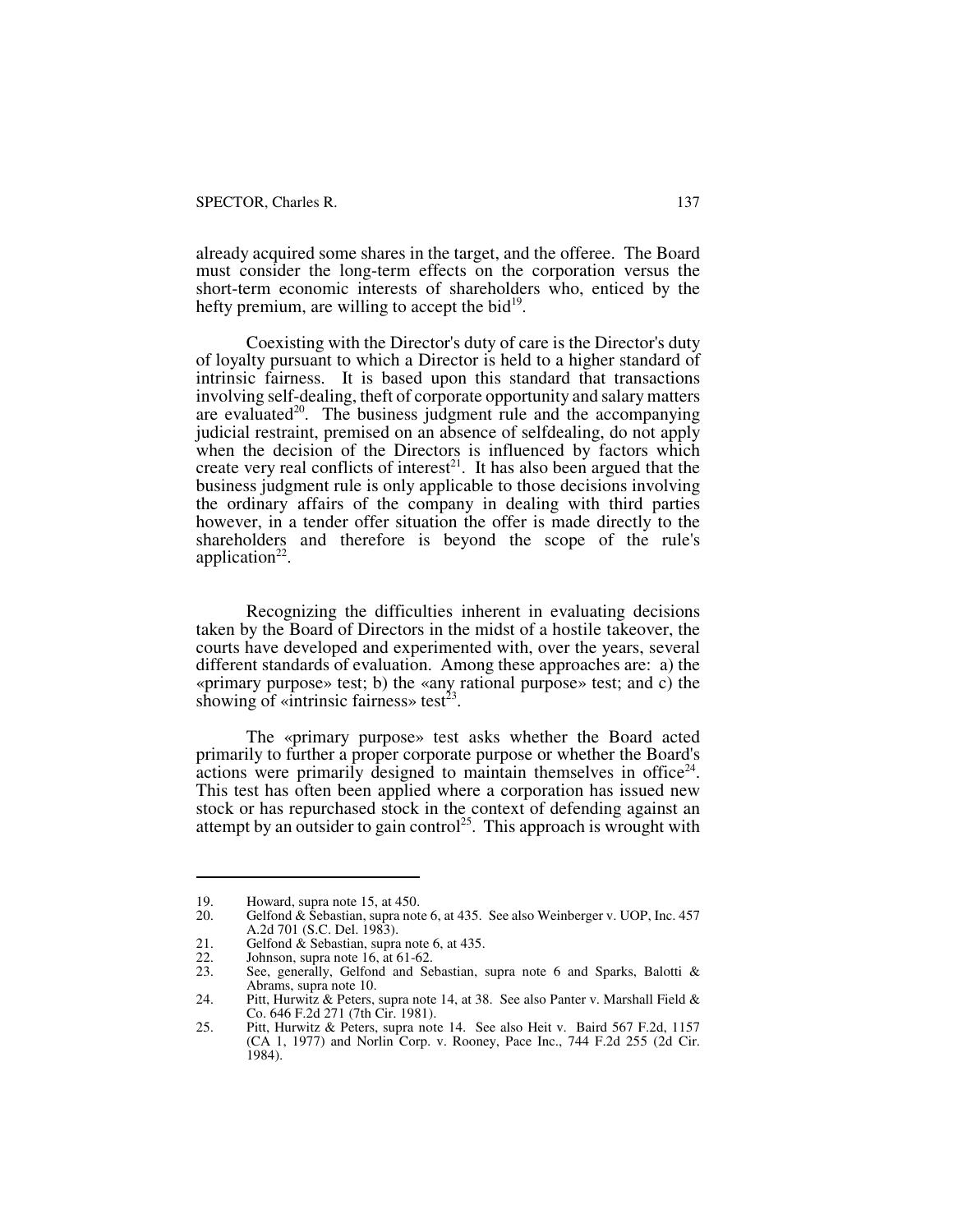definitional and characterization problems which require the courts to conduct a subjective inquiry into the motives of the Board<sup>26</sup>.

A second standard developed by the courts is the «any rational purpose» test pursuant to which the Directors have the initial burden of demonstrating that their perception of the threat posed by the takeover was real and that their response to the perceived threat was proportional thereto<sup>27</sup>. The decisions of the Board will then be upheld if they can be attributed to any rational business purpose<sup>28</sup>.

Finally, in certain circumstances and especially after there has been a showing that the Board of Directors had reason to favour their own interests over those of the shareholders, the decision will only be sustained if it is objectively or intrinsically fair<sup>29</sup>.

Throughout the late 1970's and early 1980's, the preceding tests were applied in a somewhat haphazard fashion. The confusion surrounding the business judgment rule and its application in the context of a takeover was further exacerbated following the landmark decision rendered in Smith v. Van Gorkham<sup>30</sup>. Shortly after the Van Gorkham case, the Delaware courts were once again called upon to apply the business judgment role in the context of a hostile takeover. In Unocal v. Mesa Petroleum<sup>31</sup>, the court elucidated a two-step inquiry which has now become the standard for evaluating Directors' decisions taken in the context of a hostile takeover.

Recognizing the inherent conflict faced by the Board, the court in Unocal stated that in order to benefit from the protection of the business judgment rule,

> «the Directors must show that they had reasonable grounds for believing that a danger to corporate policy and

<sup>26.</sup> Sparks, Balotti & Abrams, supra note 10, at 23.

<sup>27.</sup> Ibid.<br>28. See, See, e.g., AC Acquisitions Corp. v. Anderson Clayton & Co., 519 A.2d 103 (Del.) Ch. 1986).

<sup>29.</sup> See, e.g., Hanson PLC v. SMC Corporation 774 F.2d 47 (2d Cir. 1985) Weinberger v. UOP, Inc. 457 A.2d 701 (S.C. Del. 1983).

<sup>30. 488</sup> A.2d 858 (S.C. Dec. 1985). As a reaction to this decision several articles appeared carefully detailing the appropriate steps to be taken in order to protect directors from liability. See, e.g., Manning, Reflections and Practical Tips on Life in the Boardroom After Van Gorkham, 41 Bus. L.R. 1 (1985).

<sup>31. 493</sup> A.2d 946, 955 (Del. 1985).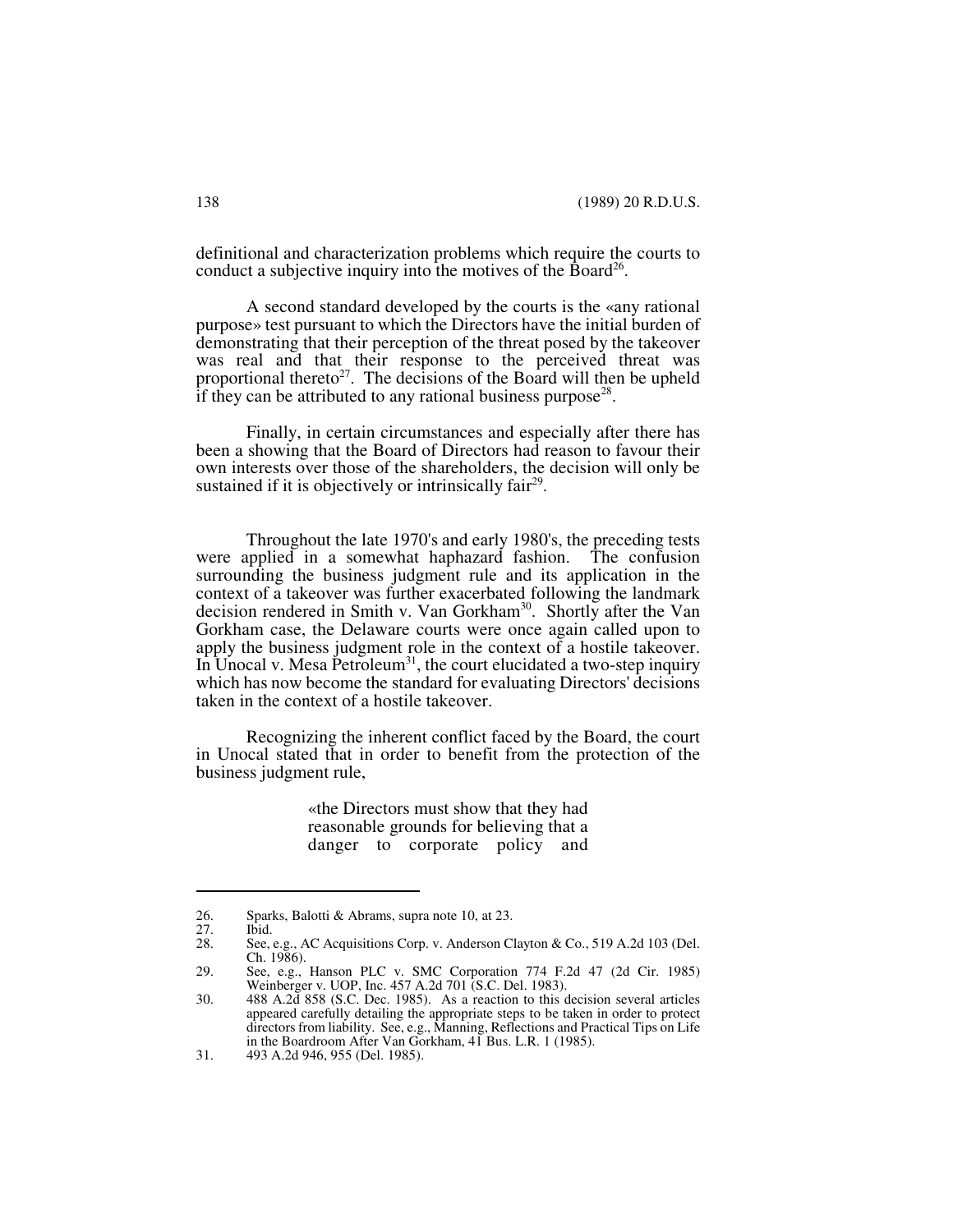SPECTOR, Charles R. 139

effectiveness existed because of another person's stock ownership»<sup>32</sup>.

The court also pronounced that:

«this burden may be satisfied by showing good faith and reasonable investigation ... which proof is materially enhanced by approval of a board comprised of a majority of outside independent Directors»<sup>33</sup>.

The second step of the inquiry was to determine whether the defensive measure taken was reasonable in relation to the threat posed.

Provided that these two tests are satisfied then the defensive tactics adopted by the Board will fall within the ambit of the business judgment rule unless the plaintiff can show:

> «by preponderance of evidence that the Directors' decisions were primarily<br>based on perpetuating themselves in based on perpetuating office or some other breach of fiduciary duty such as fraud, overreaching, lack of good faith or being uninformed»<sup>34</sup>.

In adopting this two-step inquiry, the Delaware courts have shifted the initial burden of proof from the attacking plaintiff to the defendant Directors and have imposed a level of substantive review in assessing the balance between the threat posed and the defensive tactic adopted. Thus, the reasonableness of the target's response will be evaluated by the courts regardless of whether the plaintiff demonstrates that the Directors acted solely or primarily with an improper purpose<sup>35</sup>. Clearly this goes beyond both the presumption in favour of the Directors normally afforded by the business judgment rule as well as the usual judicial restraint in reviewing Director's decisions.

Following Unocal, the Delaware courts have had ample opportunity to either modify or affirm what had been set down in

<sup>32.</sup> Id., at 955.

<sup>33.</sup> Ibid.<br>34. Id., a

<sup>34.</sup> Id., at 958.<br>35. Sparks, Bal

Sparks, Balotti & Abrams, supra note 10, at 22-23.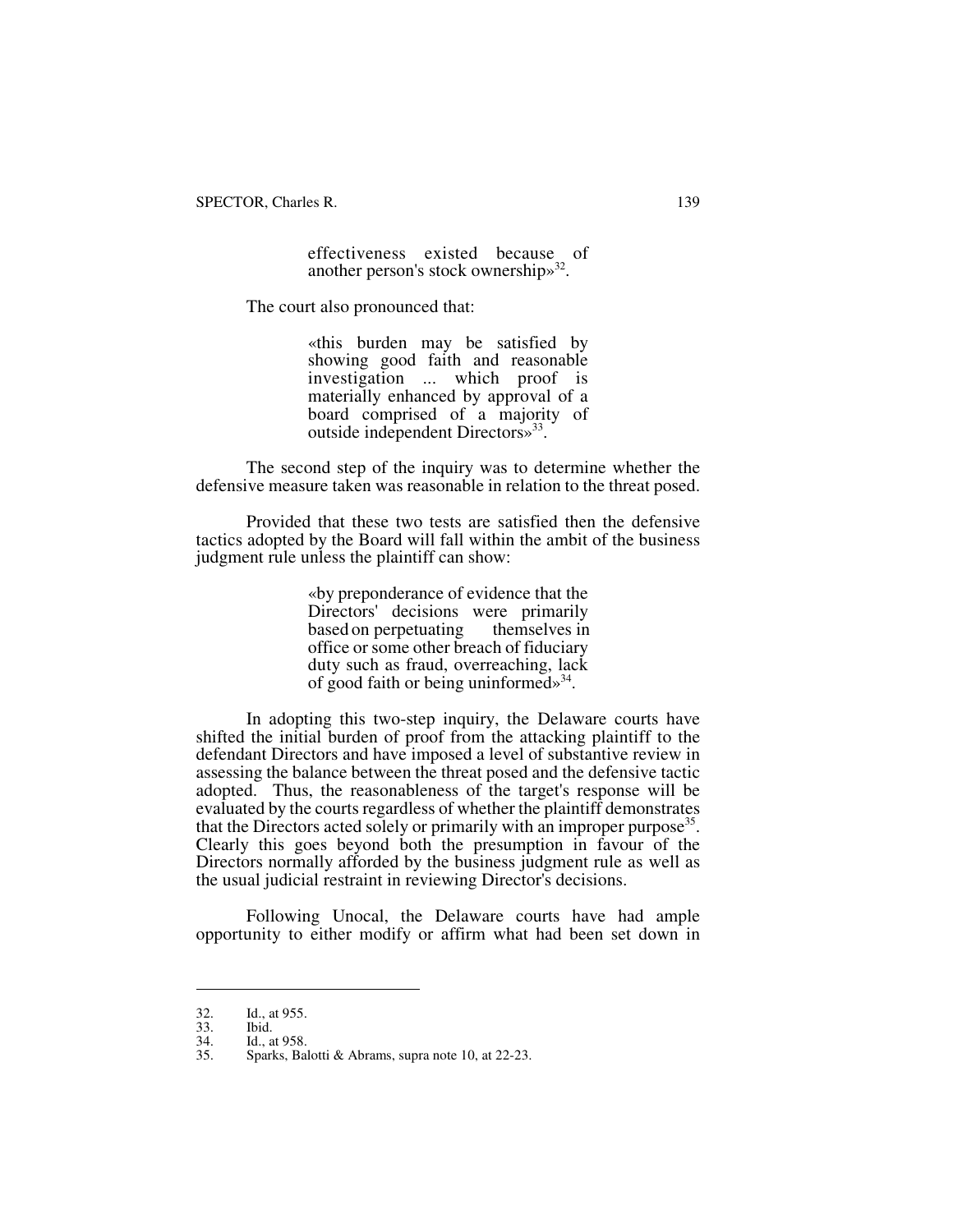Unocal. In Moran v. Household International, Inc.<sup>36</sup>, the legality of the Board's adoption of a rights plan (a poison pill) as a preventative mechanism to ward off future raiders was examined. After concluding that the adoption of the plan was within the authority of the Board, the court examined whether the decision to adopt the plan fell within the protection afforded by the business judgment rule. Applying the two-step Unocal inquiry, the court concluded that the Directors, having acted in good faith after reasonable investigation, had adopted the plan as a reasonable reaction to their concerns about a possible coercive, two tier, front end loaded, tender offer and were therefore protected by the business judgment rule<sup>37</sup>. The court placed particular emphasis on the fact that the plan was being adopted as a preventative as opposed to a reactive tactic and left for another day the validity of a plan adopted in the heat of a takeover battle as well as the Board's decision to trigger or redeem such a plan.

In Revlon, Inc. v. MacAndrews & Forbes Holdings, Inc.<sup>38</sup>, the Delaware Supreme Court was called upon to evaluate a whole gamit of takeover defenses. Relying on the analysis developed in Unocal, the Supreme Court affirmed the Chancery Court's refusal to enjoin the enforcement of a poison pill adopted by Revlon's Board. The poison pill and the Notes Exchange Offer were held to be «reasonable in relation to the threat posed» in view of the Board's evaluation that the offer was grossly inadequate<sup>39</sup>. These two defenses served the purpose of increasing the offer price; however, once it became inevitable that the company was going to be sold, the Board's role changed from defender of the corporate bastion to auctioneer whose goal was to get the highest possible price for shareholders $40$ . The standard of conduct by which the Directors' decisions would be evaluated also changed. The court determined that the subsequent grant of a lock-up clause, a «no-shop» provision and a cancellation fee to a favored party was an effort by management to protect their positions and to reduce their exposure to liability. Under the stricter intrinsic fairness test these actions constituted a breach of the Directors' duties<sup>41</sup>.

In some of the more recent takeover battles, the Unocal test continues to be applied by the courts. In Ivanhoe Partners v. Newmont

<sup>36. 500</sup> A.2d 1346 (S.C. Del. 1985).<br>37. Id., at 1357.

<sup>37.</sup> Id., at 1357.<br>38. 506 A.2d 17

<sup>38. 506</sup> A.2d 173 (S.C. Del. 1986).<br>39. Id., at 176.

<sup>39.</sup> Id., at 176.<br>40. Id., at 184.

<sup>40.</sup> Id., at 184.<br>41. Howard, su

<sup>41.</sup> Howard, supra note 15, at 462-463.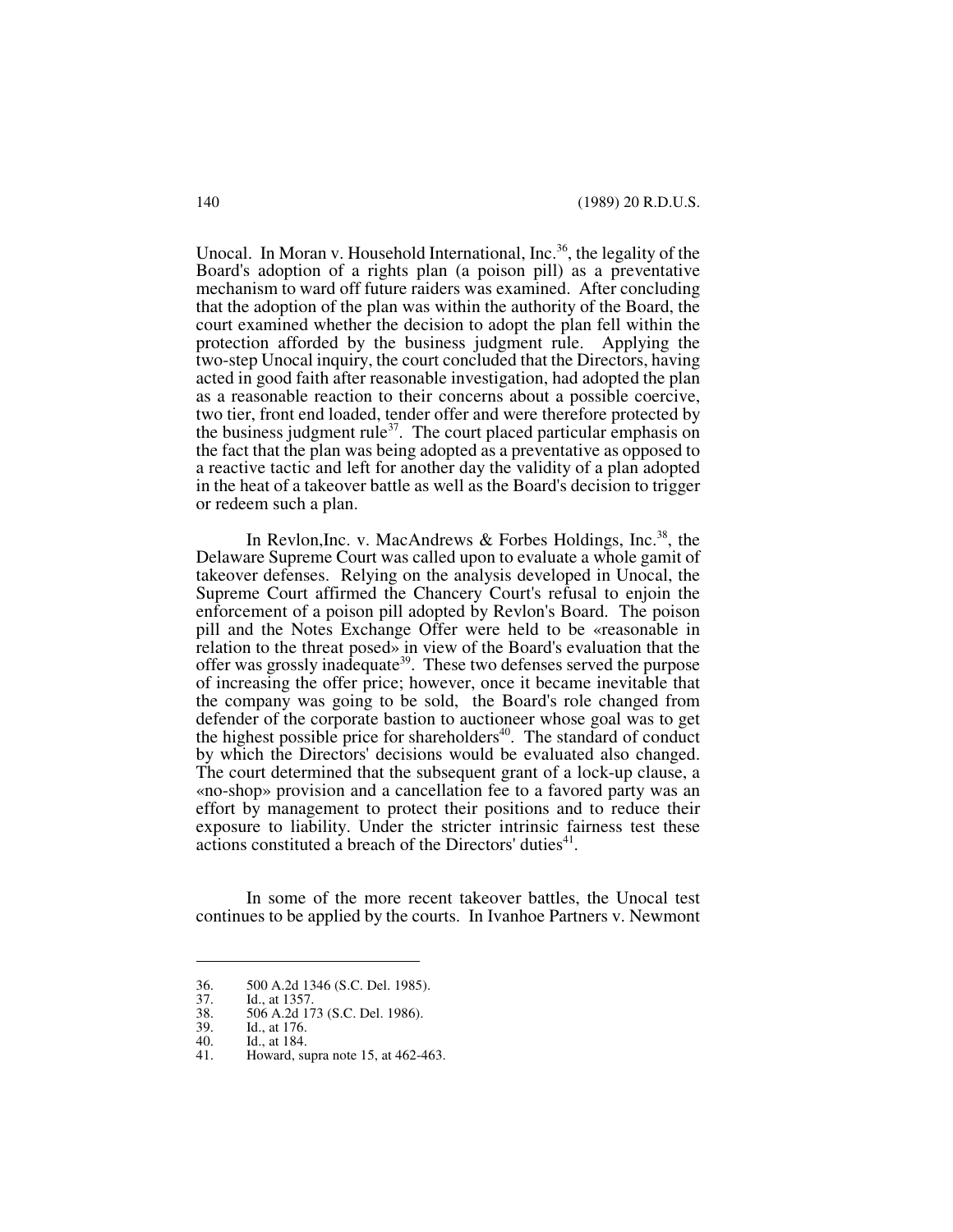Mining Corp.<sup>42</sup>, a comprehensive defensive strategy which included a street sweep conducted by the company's largest shareholder and facilitated by the payment of a substantial dividend was deemed to be a reasonable response to a coercive and inadequate two tier partial tender offer and therefore protected by the business judgment rule. Similarly, in CRTF Corp. v. Federal Department Stores<sup>43</sup>, the Board's refusal to redeem a poison pill was also upheld under the reasonable test.

On the other hand, in Grand Metropolitan PLC v. Pillsbury Co.<sup>44</sup>, the Delaware Court of Chancery ruled that the Director's decision to keep a poison pill in place was not protected by the business judgment rule since it was not reasonable in relation to the threat posed by the offeror's fully financed invitation to tender all shares at a fair and adequate price<sup>45</sup>.

In Robert M. Bass Group, Inc. v. Evans<sup>46</sup> the target company's defensive restructuring, which included the payment of a large cash dividend and the reorganization of the company's divisions into separate companies, was judged to have failed the reasonable test. The court concluded that the threat to corporate policy was unreasonably perceived given that the takeover bid was neither coercive, front-end loaded, nor dependent on the break-up of the company for its financing<sup>47</sup>. According to the Court, the Board's response of According to the Court, the Board's response of restructuring the company, was also unreasonable as it offered shareholders inferior value and no choice but to accept it<sup>48</sup>. Finally, the response was judged unreasonable because it would entrench the management group and virtually eliminate any possibility of shareholders receiving a takeover premium without management's  $\text{consent}^{49}$ .

The preceding review of judicial evaluation of Directors' decisions taken during a hostile takeover reveals that the business judgment rule has undergone a transformation. The two-step judgment rule has undergone a transformation. reasonable test proposed in Unocal has opened a door through which a limited degree of substantive review by the courts is accepted and

<sup>42. 535</sup> A.2d 1334 (S.C. Del. 1987).<br>43. Federal Securities Law Reports, #

<sup>43.</sup> Federal Securities Law Reports, #1280 (March 18, 1988) 98, 114.<br>44. Federal Securities Law Reports, #1318 (December 18, 1988) 91, 1

<sup>44.</sup> Federal Securities Law Reports, #1318 (December 18, 1988) 91, 188.

<sup>45.</sup> Id., at 91, 195.<br>46. 522 A.2d 1227

<sup>46. 522</sup> A.2d 1227 (Del. Ch. 1988).<br>47. Id., at 1240

<sup>47.</sup> Id., at 1240<br>48. Id., at 1242.

<sup>48.</sup> Id., at 1242.<br>49. Id., at 1244.

Id., at 1244.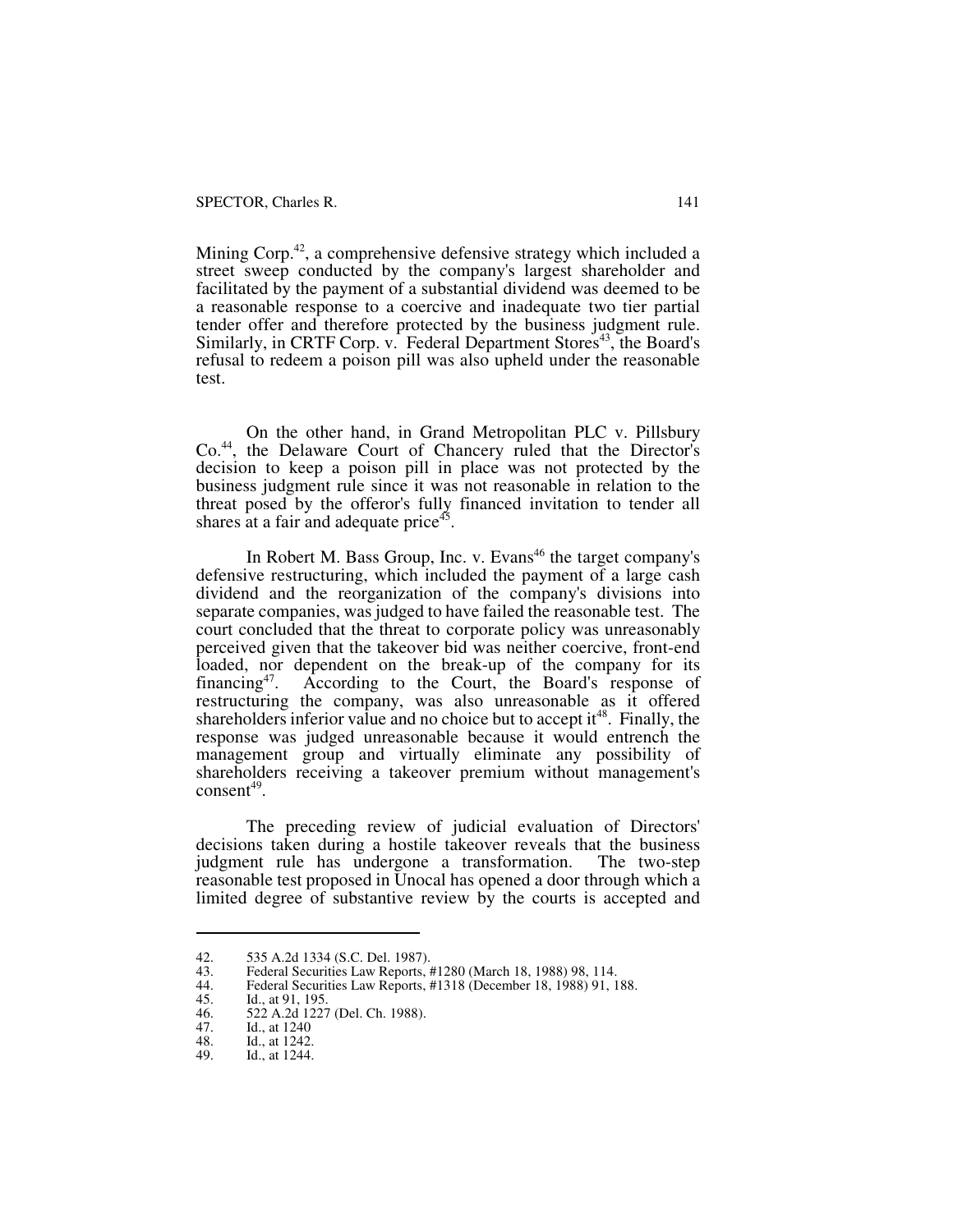through which the standards to which Directors are held to in arriving at their decision is somewhat more stringent. Bearing this in mind, Directors must now take particular care to ensure that defensive tactics are reasonably related to the particular event or conditions which give rise to their adoption<sup>50</sup>.

Part II

Of particular importance in examining the takeover legislative framework in Canada is the primacy of provincial legislation. While takeovers are to some extent regulated under the provisions of the federal corporate statute, the Canada Business Corporations Act (CBCA), it is the respective provincial legislatures which adopt and enforce takeover legislation<sup>51</sup>. The specific provisions pertaining to takeovers are found in each province's Securities Act and throughout Canada there has been a movement towards uniformity of these acts. Since the province of Ontario, the most populous of the 10 provinces, is the acknowledged leader in the field of securities regulation, most of the ensuing discussion will focus on the relevant Ontario statutes.

In accordance with section 88(1) of the Ontario Securities Act (OSA), the term «takeover offer» is defined in such a way that anytime an offer is made to increase the offeror's holdings so that in the aggregate the offeror will hold 20% or more of the target's outstanding securities, a takeover bid is deemed to have been made. Upon the occurrence of such an event, the offeror must prepare a takeover bid circular containing the information prescribed by regulation to be forwarded to the target company, the securities commission and stock exchange as well as to each of the target's securities holders<sup>52</sup>. The OSA also contains statutory requirements prohibiting discrimination among tendering shareholders as well as provisions permitting investors sufficient delays in making their investment decision<sup>53</sup>.

Perhaps the most significant departure from the Williams Act is the requirement outlined in sections 94 to 99 of the OSA pursuant to which an offeror who becomes the owner of more than  $20\%$  of the target's voting securities through private agreement with more than five

<sup>50.</sup> Veasey, Bodnar & Bennet, The Growing Complexity of the Business Judgment Rule, in 19th Annual Institute on Securities Regulation (PLI 1982), 93.

<sup>51.</sup> Anisman, Proposals for a Securities Market for Canada: Purpose and Process, 19 Osgoode Hall L.J. 329 (1981), 331.

<sup>52.</sup> See OSA, sections 99 and 94(1).<br>53. Sections 94(2) and 94(3) allow for

Sections 94(2) and 94(3) allow for a minimum deposit period of 21 days during which time no securities will be taken up. Section  $94(7)$  provides for pro-rata take-up when the bid is made for less than all of the class of targeted securities.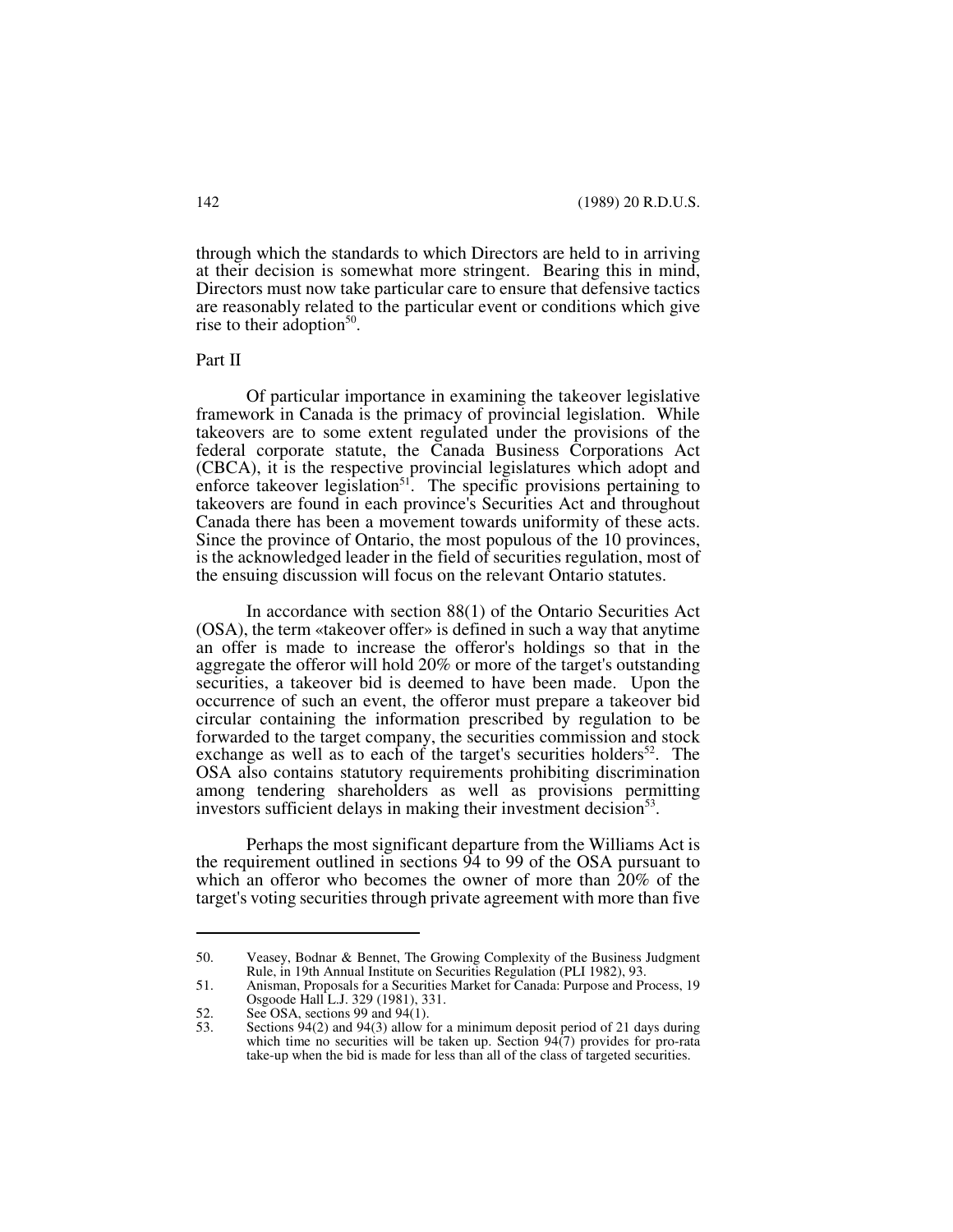sellers and has paid a premium of at least 15% over the market price of those securities is obliged to make a follow-up offer equal to the highest consideration or cash equivalent of such consideration to the target's remaining shareholders<sup>54</sup>. The followup offer requirements do not apply to partial bids nor to bids made through the facilities of the Toronto Stock Exchange<sup>55</sup>. As DeMott has stated:

> «the Ontario approach results in a more integrated treatment of separate transaction that may shift control in the target company because it requires acquisitions that would give the purchaser a sizeable (i.e.  $20\bar{\%}$ ) holding to be made through a general all holders offer; it further achieves equal treatment of target shareholders if the transaction shifting control results from purchase from a few presumably large stockhol $ders \times 56$ .

One striking factor in examining Directors' responsibilities in the context of a hostile takeover in Canada is the paucity of appropriate case law. Presumably, this fact can be partially attributed to the more detailed rules regulating takeover bids, particularly with respect to the compulsory follow-up offer and the compulsory acquisition provisions contained in the various corporate and securities statutes $57$ . While there is no shortage of literature outlining the duties of Directors of Canadian corporations in general<sup>58</sup>, the development of governing principles in evaluating and determining Directors' duties in the context of a hostile takeover is still in its embryonic stage.

In the Anglo-Canadian setting, the protection generally accorded to Directors in the exercise of their functions can be traced as far back as to the early British case of Charitable Corporation v.

<sup>54.</sup> See, generally, J. Courtright, Securities Regulation of Takeover Bids in Canada (1985) and De Mott, Comparative Dimensions in Takeover Regulation, in Knights, Raiders, and Targets: The Impact of the Hostile Takeover, (1988), 398.

<sup>55.</sup> OSA, section 92.<br>56. De Mott, supra no

<sup>56.</sup> De Mott, supra note 54, at 412.<br>57. Howard, supra note 15, at 60.

<sup>57.</sup> Howard, supra note 15, at 60.<br>58. See, generally, M. Ross, Canad 58. See, generally, M. Ross, Canadian Corporate Directors on the Firing Line, (1980), Howard, Directors and Officers in the Context of the Canada Business Corporations Act in Meredith Memorial Lectures, (1975) and M. Ellis, Fiduciary Duties in Canada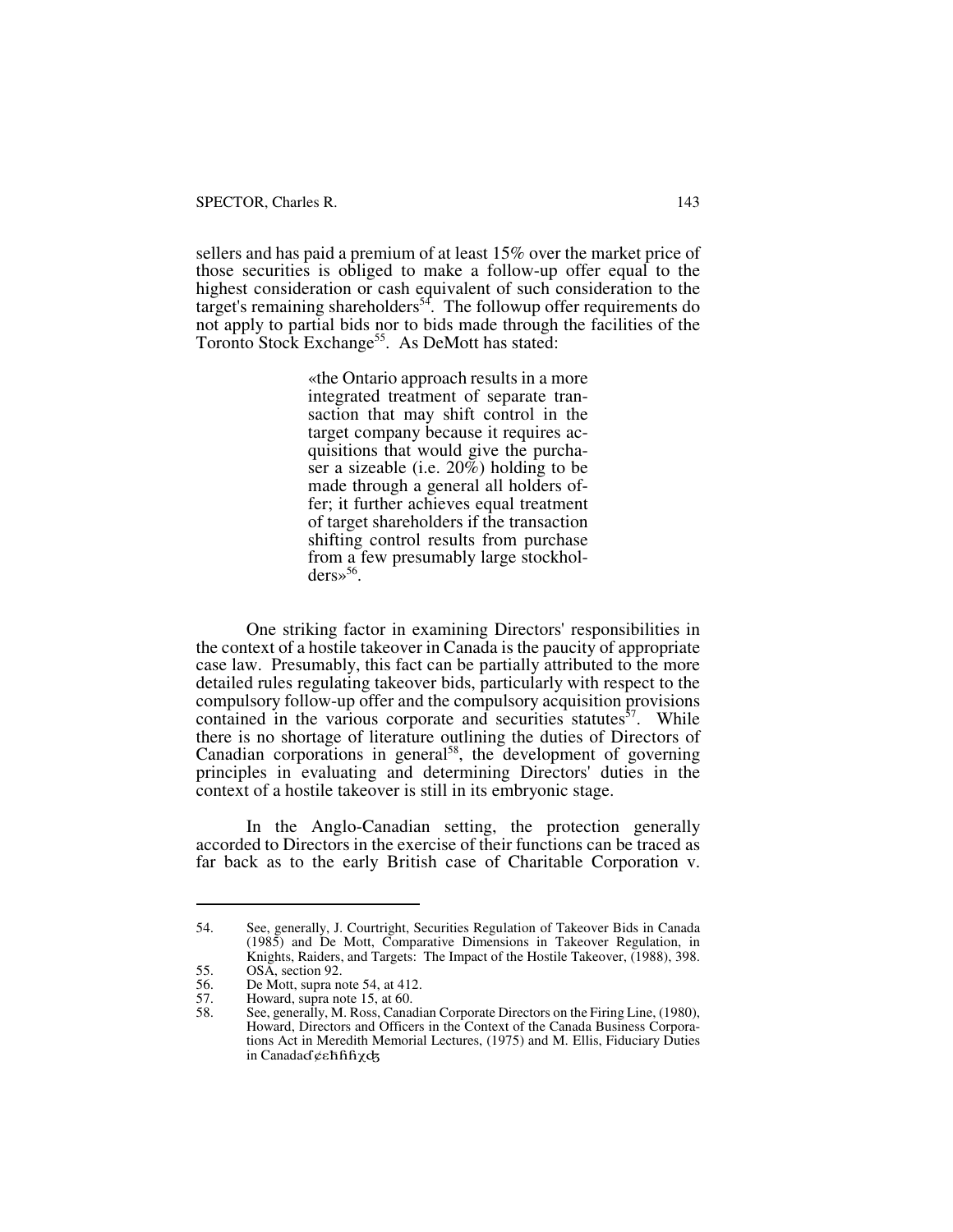Sutton<sup>59</sup>. As stated by the court, the law will not interfere with decisions taken within the parameters of the Directors' normal corporate duties except that they must be conducted with reasonable faith and fidelity $60$ . The court's reluctance to second guess the wisdom of Directors' business judgment only applies when decisions are taken in good faith, in the belief that they are in the company's best interests<sup>61</sup>. Although not specifically labelled «the business judgment rule», the scope of judicial evaluation is almost identical to what is applied by American courts in evaluating Board decisions outside of the takeover environment. A much stricter standard of duty of loyalty (fiduciary duty) applies in transactions involving the usurping of corporate opportunity<sup>62</sup> as well as in other situations of conflict of  $interest<sup>63</sup>$ .

In the context of a hostile takeover, the leading Canadian case is Teck Corporation v. Millar et. al.<sup>64</sup> In this case, the Directors of Afton Corporation, a mining company, contrary to the wishes of Teck Corporation, the plaintiff controlling shareholder, entered into a mining exploration and development agreement with a third party pursuant to which this third party acquired the right to receive shares equal to 30% of all the outstanding shares of Afton. The issuance of the shares was contingent upon the Afton mine being brought into production. The agreement had the dual effect of excluding Teck from directly participating in the development of the mine (one of the reasons why Teck had acquired control in the first place) as well as severely diluting Teck's control position.

In examining the Directors' actions, the court had to determine whether the issuance of the shares was for an improper purpose, and therefore constituted an abuse of power<sup>65</sup>. Teck's argument was based on the principle set forth in the British case Hogg v. Cramphorn Ltd.<sup>66</sup> that the Directors have no right to exercise their power to issue shares in order to defeat an attempt to secure control of the company even if they consider that in so doing they are acting in the company's best

<sup>59. (1797), 26</sup> E.R. 642.<br>60. Ellis, supra note 58,

<sup>60.</sup> Ellis, supra note 58, at 15-2.<br>61. E. Jacobucci, M. Pilkington

<sup>61.</sup> F. Iacobucci, M. Pilkington & R. Prichard, Canadian Business Corporations, (1977), 294-295.

<sup>62.</sup> See, e.g., Canadian Aero Service Ltd. v. O'Malley, 40 D.L.R. 3d (1973) 371 S.C.C.

<sup>63.</sup> Howard, supra note 58, at 296.<br>64. 33 D.L.R. 3d (1973) 288 S.C.B

<sup>64. 33</sup> D.L.R. 3d (1973) 288 S.C.B.C.<br>65. Id., at 309.

<sup>65.</sup> Id., at 309.<br>66. (1966) 3 A

<sup>66. (1966) 3</sup> All E.R. 420.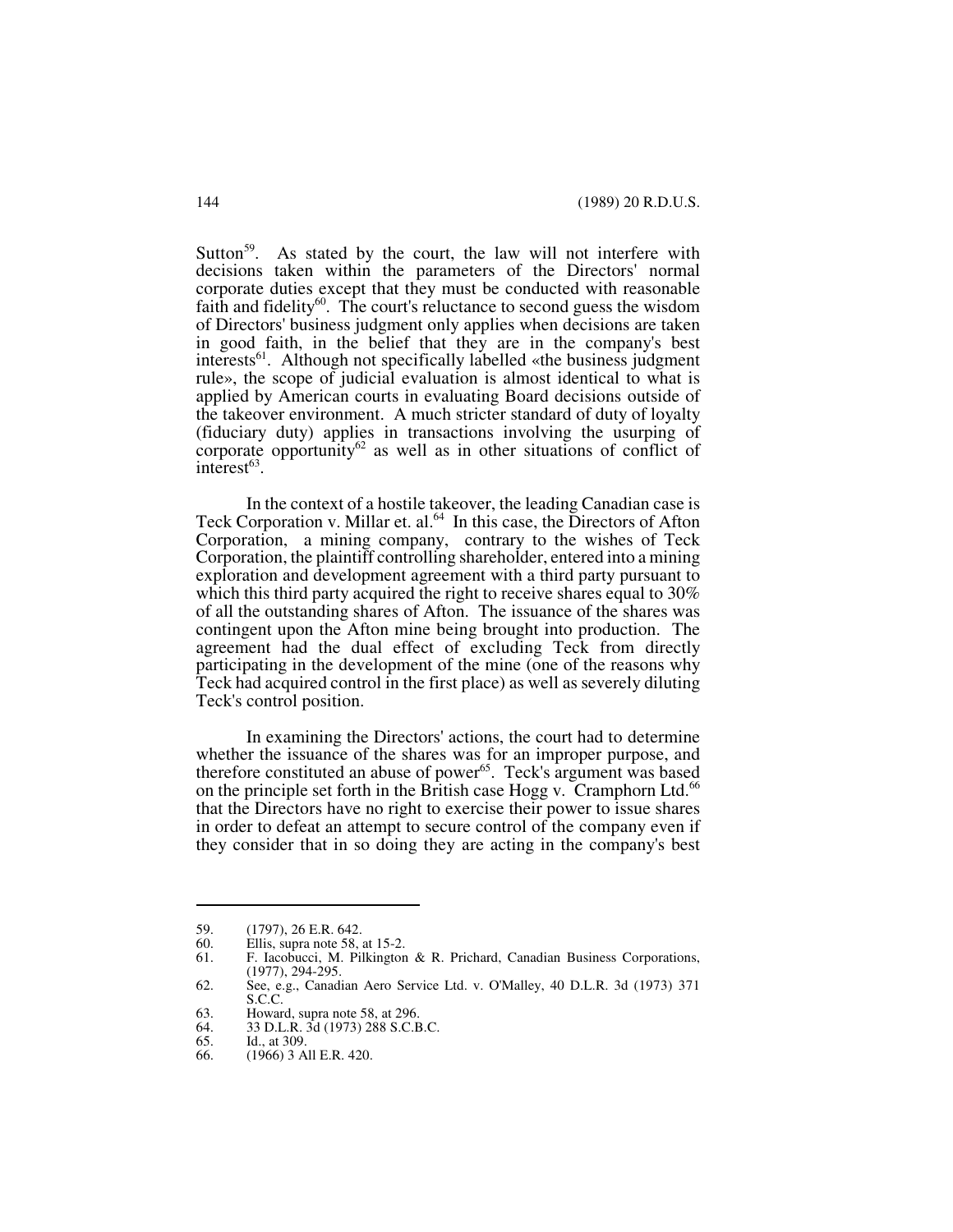interests $^{67}$ . The implication is that the issuance of shares merely to retain control is an improper purpose and consequently a breach of fiduciary duty. The British Columbia court rejected this argument and stated that:

> «directors are entitled to consider the reputation, experience and policies of anyone seeking to take over the company. If they decide, on reasonable grounds, a takeover will cause substantial damage to the company's interests, they are entitled to use their powers to protect the company»<sup>68</sup>.

The court then examined the Directors' motivation in making their decision and determined that their primary objective was not to retain control of the company, but rather, to get the best possible agreement in order to develop the mine efficiently and profitably<sup>69</sup>. The Directors, acting in the best interests of the shareholders, did not breach their fiduciary duties even though they may have also benefitted as a result<sup>70</sup>.

The principles elicited in Teck have been reaffirmed in several other Canadian cases including Re Royal Trust Co. Ltd. No. 3<sup>71</sup> and First City Financial Corp. Ltd. v. Genstar Corp.<sup>72</sup> In this latter case, the target company, responding to First City's surprise takeover attempt, sought out a white knight, Genstar, and proceeded to: a) grant to Genstar an option to acquire 10% of its outstanding shares; and b) file a preliminary prospectus to issue new shares. In denying a motion for an interlocutory judgment, the Ontario Supreme Court expressed its reluctance to interfere in matters which lie within the ambit of securities regulation<sup>73</sup>. With regard to the breach of fiduciary duty, the court stated that:

> «directors have the right and indeed the obligation to take steps they honestly and reasonably believe are in the

<sup>67.</sup> Teck Corp. v. Millar, 33 D.L.R. 3d (1973) 288 S.C.B.C., at 311.

<sup>68.</sup> Id., at 317.

<sup>69.</sup> Id., at 330.

<sup>70.</sup> Ibid.<br>71. 14 B

<sup>71. 14</sup> B.L.R. 307 (Ont. S.C. 1981).<br>72. 15 B.L.R. 60 (Ont. S.C. 1981). 72. 15 B.L.R. 60 (Ont. S.C. 1981).<br>73. Id., at 76.

<sup>73.</sup> Id., at 76.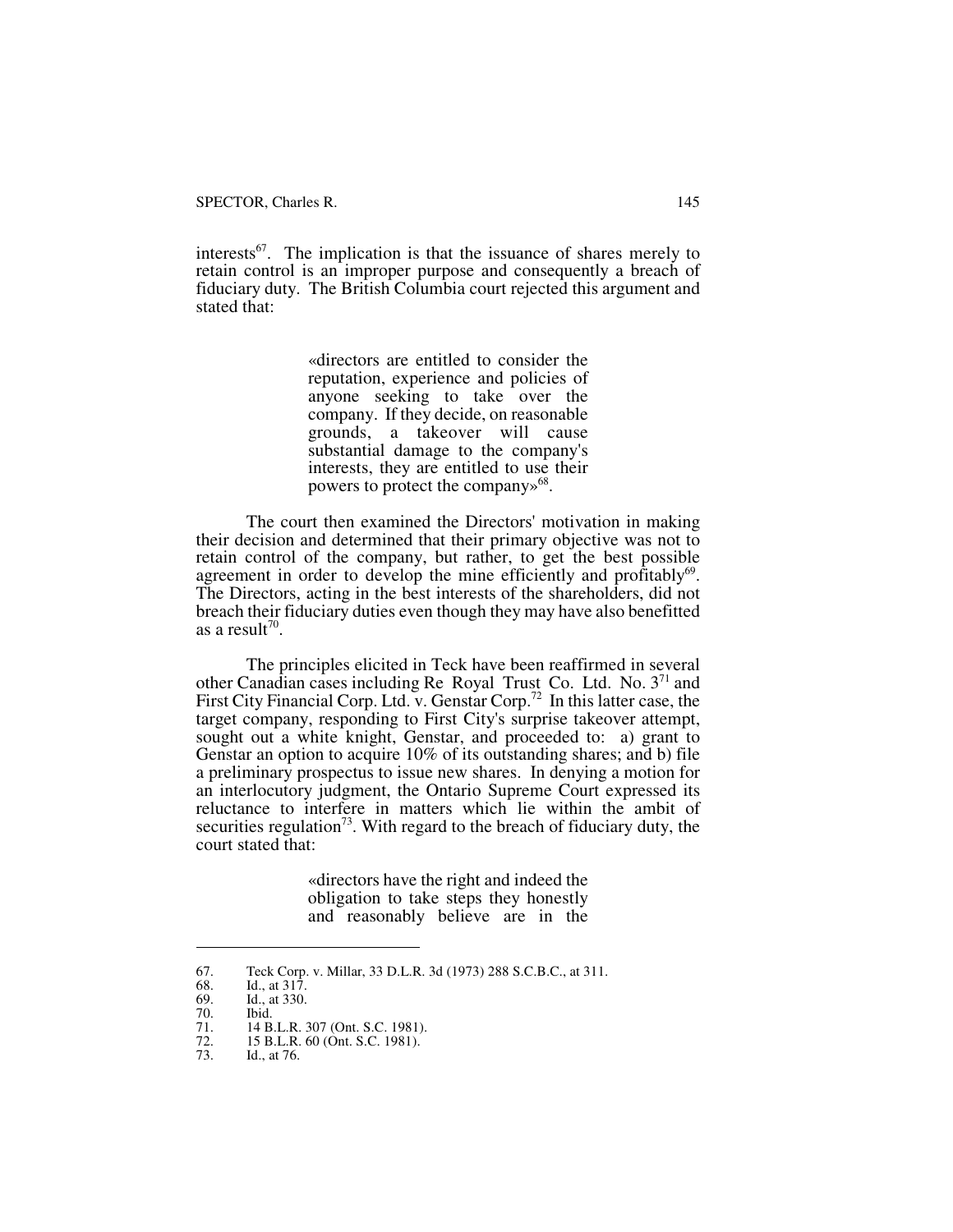interests of the company and its shareholders in a takeover contest»<sup>74</sup>.

The court went on to say that evaluating the proper course of action for the Board would require a careful look at all of the circumstances, particularly the Directors' motives, and conceded that this would be very difficult to do on an interlocutory motion $<sup>75</sup>$ .</sup>

In more recent case law, the Nova Scotia Supreme Court was called upon to adjudicate a multitude of issues in the takeover battle for the Nova Scotia Savings & Loan Company<sup>76</sup>. Among the issues in question was the actions of the Board of Directors of the target which, while vigorously opposing the takeover attempt authorized: a) the creation of an employee stock option plan to which the Directors were the main beneficiaries; and b) the issuance of additional shares to friendly suitors.

Relying largely on the business purpose doctrine or proper purpose doctrine set forth in Teck, the court stated:

> «When exercising their power to issue shares from treasury the Directors must be able to show that the considerations upon which the decision to issue was based are consistent only with the best interests of the company and inconsistent with any other interests. This burden ought be on the Directors once a treasury issue has been challenged»<sup>77</sup>.

Given the set of circumstances surrounding the issuance, the court concluded that the Directors had breached their fiduciary duties in making a one-sided allotment of shares for the purposes of watering down the holdings of the unwanted raider. In supporting another group which was «not unfriendly» to present management, the Board used its

<sup>74.</sup> Id., at 80.

<sup>75.</sup> Ibid.

Exco Corporation et. al. v. Nova Scotia Savings & Loan Company et. al. 35 B.L.R. 149 (N.S.S.C. 1978).

<sup>77.</sup> Id., at 261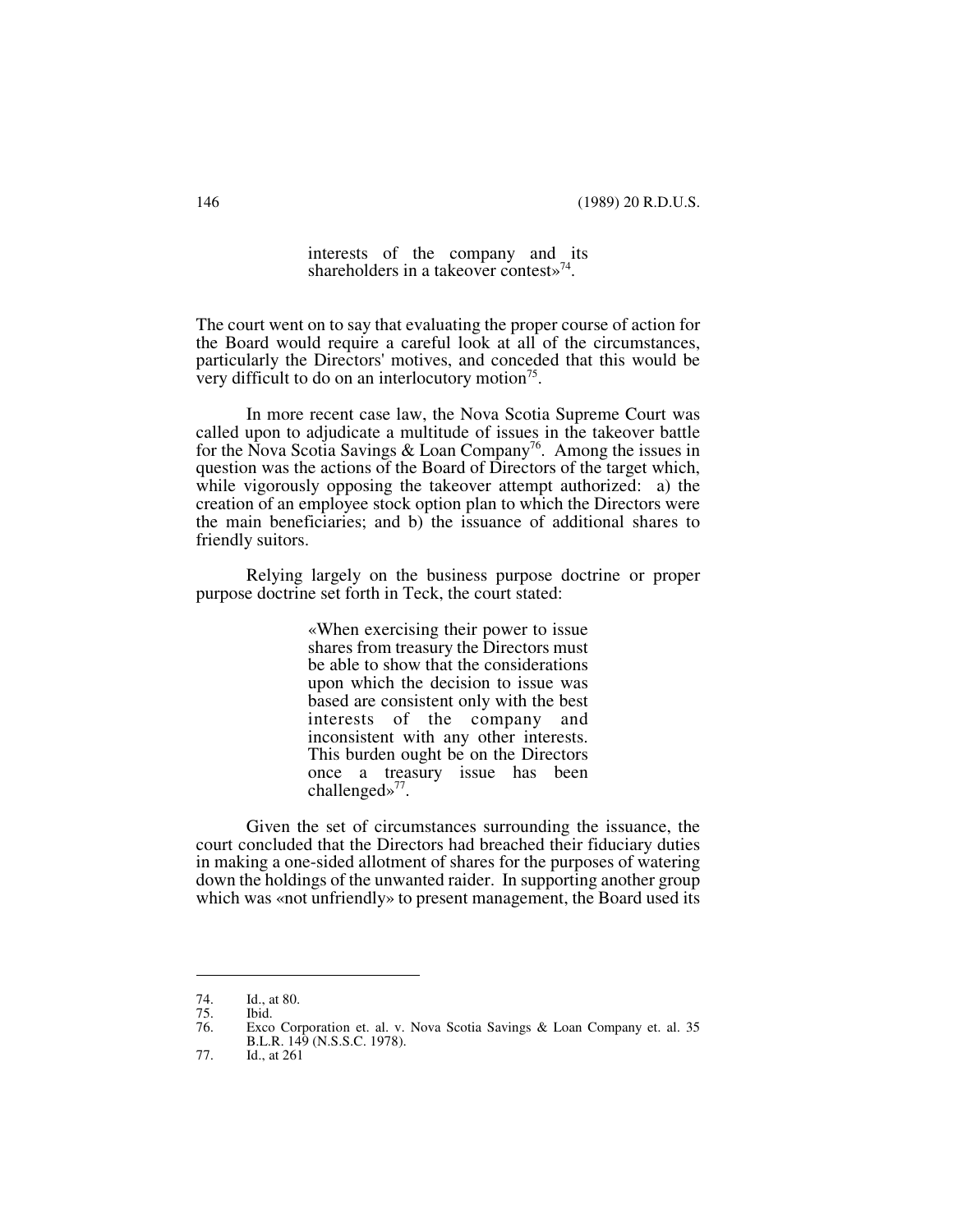power for a purpose which was not demonstratably in the best interests of the company<sup>78</sup>.

The preceding cases have primarily involved the issuance of additional shares as a defensive tactic however this is only one of the measures which can be taken by the Directors of a target company in order to ward off an unwanted suitor<sup>79</sup>. Other measures remain either untried or untested before the court. Recently however, a sale of the crown jewels of the target corporation has been th object of a series of court proceedings collectively referred to as Re Olympia & York Enterprises Ltd. and Hiram Walker Resources Ltd. et al<sup>80</sup> The questionable transaction involved the sale by Hiram, the target of a hostile takeover bid by Gulf Canada Corporation (a company controlled by Olympia & York), of its distiller business to a third party. Among the issues before the court was whether the sale represented an improper use of the target's assets by the Board contrary to their fiduciary duties<sup>81</sup>. Citing the Teck case as the proper test to be applied, namely, whether the Directors honestly and reasonably believed that what they were doing was in the best interests of the corporation and they did not have as their primary purpose the entrenching of management, the court was satisfied that the Directors had not breached their duties. The court's conclusion was based on the fact that the Board had acted in accordance with their professional advice and because the proceeds of the sale were to be used for an eventual offer to the shareholders<sup>82</sup>. As Simmonds points out, there was not a very close examination of the appropriateness of the tactics chosen by the Directors as the recent American caselaw would suggest<sup>83</sup>.

Most recently, Inco Ltd., a Toronto based nickel producer, was the first Canadian corporation to adopt a poison pill<sup>84</sup>. The Board of Directors of Inco, well aware of the attractiveness of the corporation due to its record earnings and surplus cash, proposed a special \$10 per share dividend as well as the adoption of the poison pill in the form of

<sup>78.</sup> Id., at 262<br>79. See, general

See, generally, Horn, Takeover Bid Defenses in the Province of Quebec, 22 McGill L.J. 263 (1976); Yake, Comparative Takeover Tactics, 2 Cdn - Amer. L.J. 43 (1983); and Iacobucci, Planning and Implementing Defenses to Takeover Bids: The Directors' Role, 5 Cdn. Bus. L.J. 131 (1980-81).

<sup>80. (1986) 59</sup> O.R. (2d) 254. See Simmonds, Note, Cdn. Bar R. (1987), 626.

<sup>81.</sup> Simmonds, supra note 80, at 628<br>82. Id., at 630.

<sup>82.</sup> Id., at 630.<br>83. Id., at 63

<sup>83.</sup> Id., at 630-631. Simmonds cites the Revlon case, 506 A.2d 173 (S.C. Del, 1986), as an example where there was greater willingness by the courts to go beyond the traditional judicial restraint commonly associated with the business judgment rule.

<sup>84.</sup> Wall St. J. Oct. 4, 1988, at A4, col. 1.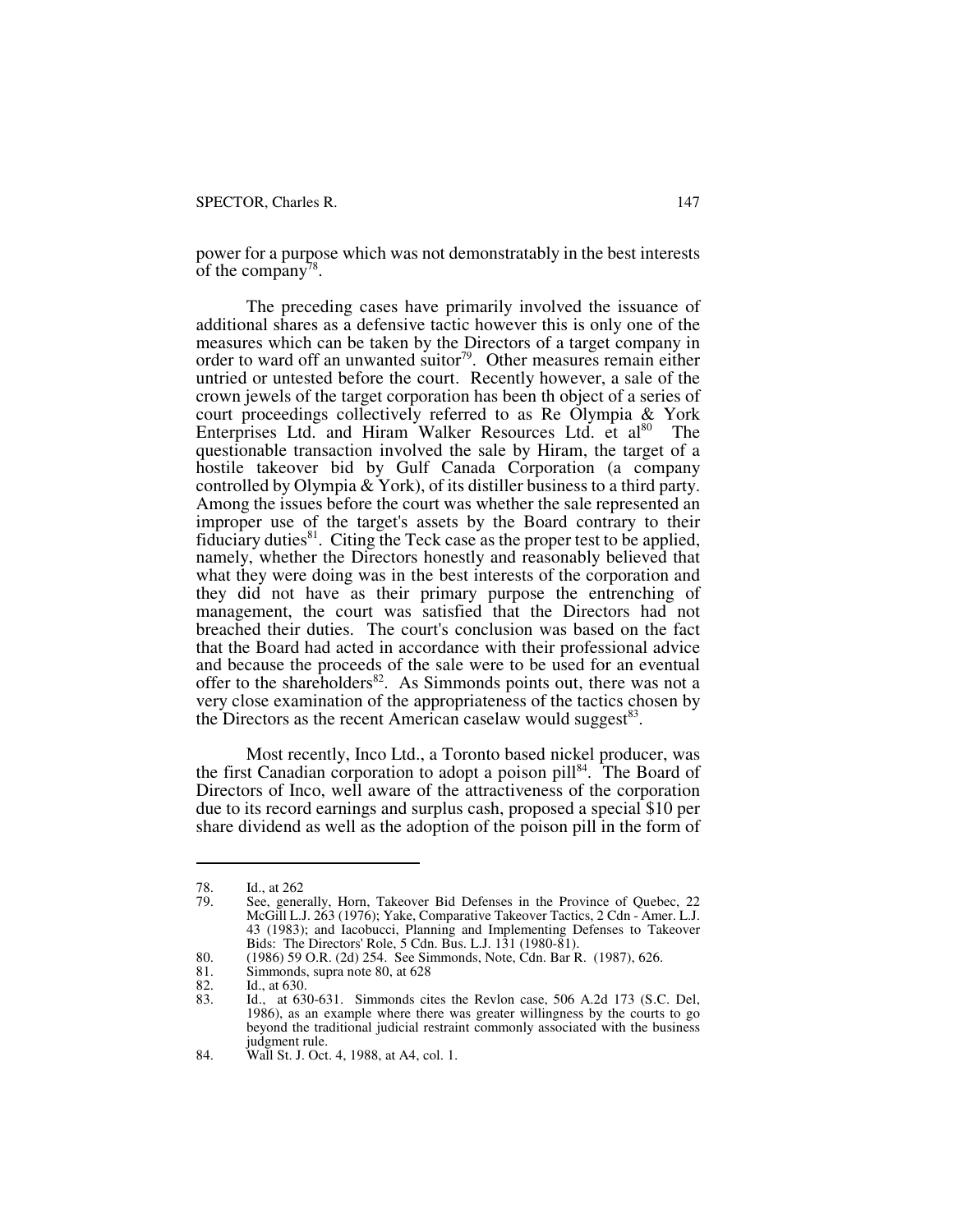a rights plan $85$ . The plan, which was effective immediately, along with the special dividend, were to be submitted to the shareholders for approval. Shortly after the announcement, the Caisse de dépôt et placement, one of Canada's largest institutional investors, filed an  $\alpha$  action to keep Inco from adopting the plan<sup>86</sup> and it remains to be seen what the courts' reaction may be.

This brief survey of Canadian caselaw indicates that while still very much in its development stage, the Canadian courts have moved somewhat beyond the normal level of review associated with the business judgment doctrine in their evaluation of Directors' decisions, however the two-step test consecrated in Unocal and regularly applied since has yet to be acknowledged. The reasons why the standards of evaluation as applied by the courts may differ is the subject of the following section.

#### Part III

When comparing any two systems of law, there is always the danger of failing to distinguish between the forest and the trees. Cultural, social, economic and historical differences must be considered in order to properly assess the present state of affairs. Fortunately, in the Canadian-American context, these differences are minimal given the common background, geographical proximity and long-standing close commercial relationship between the two countries. With respect to corporate law in general and securities and takeover legislation in particular, the differences are even less pronounced given each system's common British origin and the fact that, to a great extent, Canadian corporate law is modeled after New York law<sup>87</sup>.

The fundamental goals of both American and Canadian takeover legislation are similar; each attempts to: a) ensure that target shareholders are furnished with adequate information; b) ensure that each shareholder has an equal opportunity to consider the offer and then decide to accept it or reject it; c) permit an equal sharing of the consideration offered; and d) maintain an equal balance between those who seek to take over the target and those who seek to defend it<sup>88</sup>. As

<sup>85.</sup> Ibid.<br>86. Wall

<sup>86.</sup> Wall St. J. Oct. 7, 1988, at C12, col. 5.<br>87. Howard, supra note 58, at 284.

<sup>87.</sup> Howard, supra note 58, at 284.<br>88. Flisfeder, Comparative Aspects

Flisfeder, Comparative Aspects of Corporate Take-Overs in Anglo-Canadian and American Law, unpublished thesis, McGill University Institute of Comparative Law (1971), 192.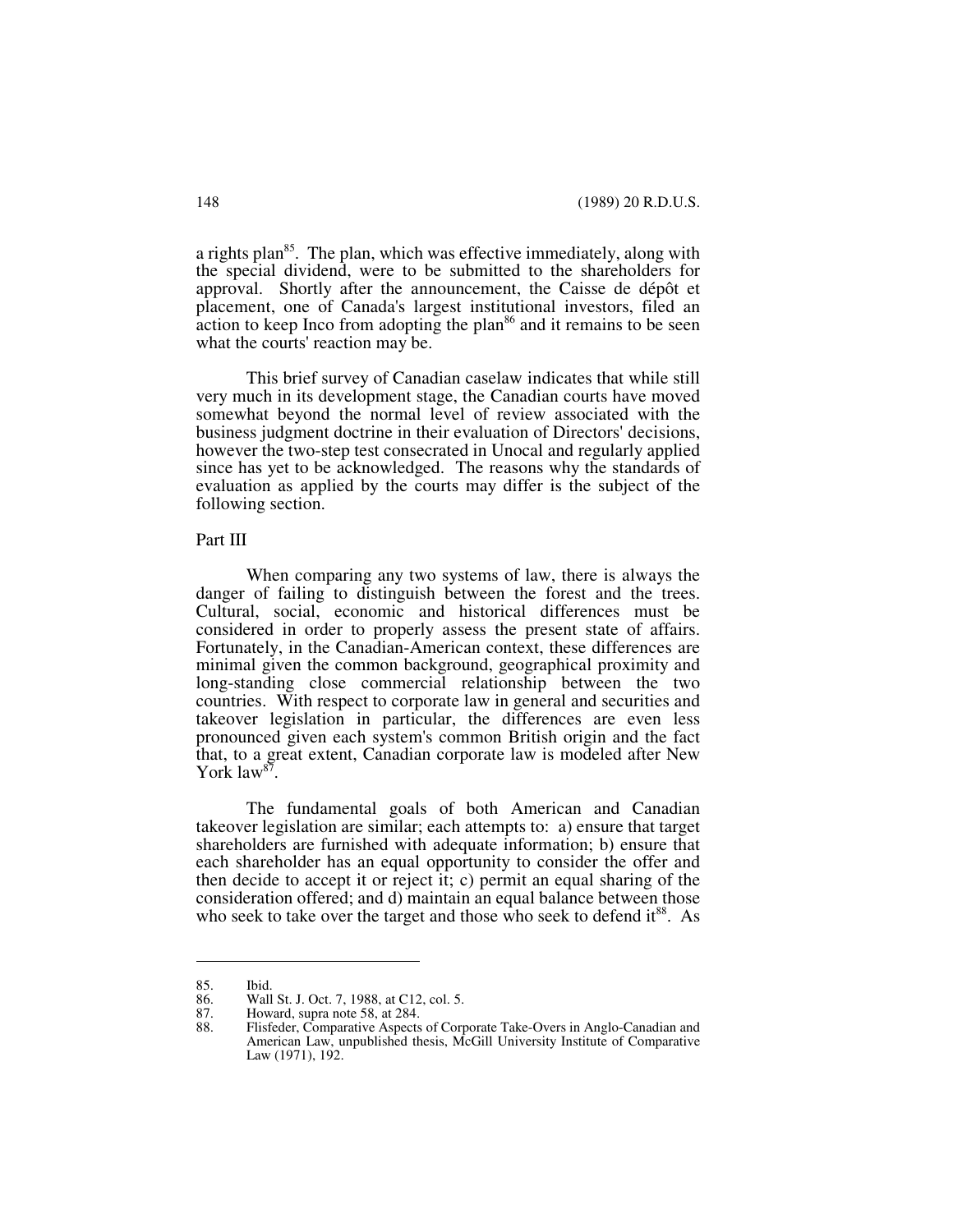discussed, neither country's securities laws expressly attempt to regulate the fairness of corporate control transactions.

Similarities in legislative content is not limited to the regulation of takeovers. The various provisions outlining Directors, duties found in the American state and Canadian provincial corporate statutes are also quite similar, reinforcing the view that Directors of Canadian corporations face the same standards of judicial scrutiny as do their American counterparts in evaluating their responses to a hostile takeover. While this view is fundamentally correct, there exists several important distinctions which warrant further investigation.

One feature of Canadian takeover legislation which cannot be overlooked is the follow-up requirement<sup>89</sup>. This requirement prevents a raider from buying a control block at a premium in a nontender offer situation and then proceeding with a second step freeze-out merger. It has been in response to this type of transaction, or the threat thereof, that the American courts have upheld the more drastic takeover defense tactics<sup>90</sup>. Since the reasonableness of the defensive tactic employed is directly related to the perception of the threat posed, this test would have to be employed in a different manner in Canada given that coercive, two step, front-end loaded, takeover bids are not possible. If all shareholders have the right to receive equal  $\frac{1}{2}$  consideration<sup>91</sup> then Canadian courts may be more inclined to examine the threat to the target's continued existence or perhaps the possible threat to the corporation's other constituents, namely its employees, creditors, customers and community. This notion of extended

<sup>89.</sup> See text accompanying notes 54-56, supra.<br>90. See, e.g., Unocal v. Mesa Petroleum 493

See, e.g., Unocal v. Mesa Petroleum 493 A.2d 946, 955 (Del. 1985), where a discriminatory self-tender offer was upheld; Moran v. Household International Inc. 500 A.2d 1346 (S.C. Del. 1985), where a poison pill was upheld; and Ivanhoe Partners v. Newmont Mining Corp. 535 A.2d 1334 (S.C. Del. 1987), where a street sweep facilitated by the payment of a large dividend was upheld.

<sup>91.</sup> See, e.g., e Royal Trustco Ltd. and Campeau Corporation No. 2, 11 B.L.R. 298 (Ont. Sec. Comm. 1980) where it was determined that a collateral agreement with a controlling shareholder of the target provided for more favourable consideration. The Ontario Securities Commission issued a cease trading order until such time that the Commission received acknowledgements and agreements that the controlling shareholder would not receive additional consideration.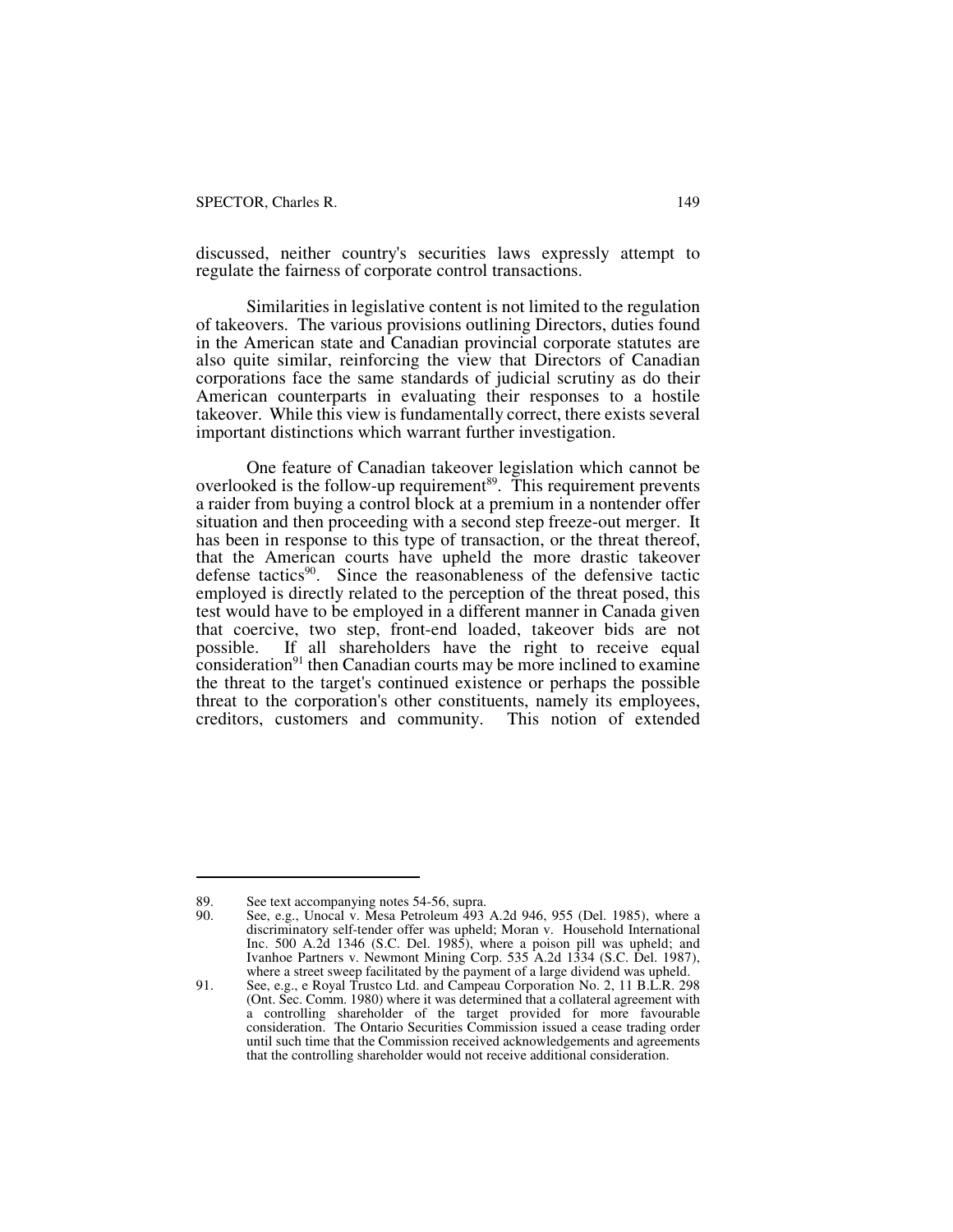Directors' duty remains an unresolved question in both the United States $92$  and Canada<sup>93</sup>.

There is also a fundamental difference between Canadian and American corporate statutes in that in Canada the fiduciary duty of Directors is owed to the Corporation and not expressly to its shareholders<sup>94</sup>. Although this nuance could conceivably allow Although this nuance could conceivably allow Directors of Canadian corporations to consider factors other than the maximization of shareholder value in evaluating and developing strategy in defending against a hostile takeover, this view was not accepted in the recent Olympia York case<sup>95</sup>. As Canadian caselaw develops, this distinction may also be used to support the notion of an extended Directors' duty as noted above.

Another distinction is that Canadian corporate statutes place more constraints on Directors' discretion as illustrated by the respective division of power between directors and shareholders. In Canada there is a much greater emphasis placed on shareholder suffrage and, depending on whether they constitute a «fundamental change», certain takeover defenses may require shareholder approval as a pre-condition to their validity<sup>96</sup>. For instance, a «scorched earth» defense or «crown jewel lock-up» may constitute a sale of «all or substantially all of the property of the corporation» in which case shareholder approval would be required<sup>97</sup>.

Mitigating somewhat the more onerous Canadian requirement for greater shareholder participation is the greater ease in Canada in communicating with shareholders. Proxy materials, which in the United States have to be pre-cleared with the Securities and Exchange Commission<sup>98</sup>, can be sent without pre-clearance by Canadian target companies. This, of course, speeds up the time frame in which the

<sup>92.</sup> See, e.g., Unocal v. Mesa Petroleum 493 A.2d 946, at 955 where the consideration of other corporate constituents was permitted; but contra Revlon, Inc. v. MacAndrew and Forbes Holdings, Inc. 506 A.2d 173 (S.C. Del., 1986), at 182 where this view was rejected.

<sup>93.</sup> See, e.g., Iacobucci, supra note 79, at 163-164. The author states that the traditional view that directors are to act in the interests of the corporation, that is, shareholders as a whole, and not in the interests of consumers, employees or the nation is beginning to show signs of age.

<sup>94.</sup> Turner, Fiduciary Duties in the Friendly Take-Over or The Auction and How Not to Run One, in Insight Conference on Anatomy of a Friendly Take-Over, May 1989, 9.

<sup>95. (1986) 59</sup> O.R. (2d) 254, at 271.<br>96. See, e.g., Section 167 C.B.C.A.

<sup>96.</sup> See, e.g., Section 167 C.B.C.A.<br>97. This issue was raised in the Olyi 97. This issue was raised in the Olympia York case, (1986) 59 O.R. (2d) 254.<br>98. Rule 14a-6 under Securities and Exchange Act.

Rule 14a-6 under Securities and Exchange Act.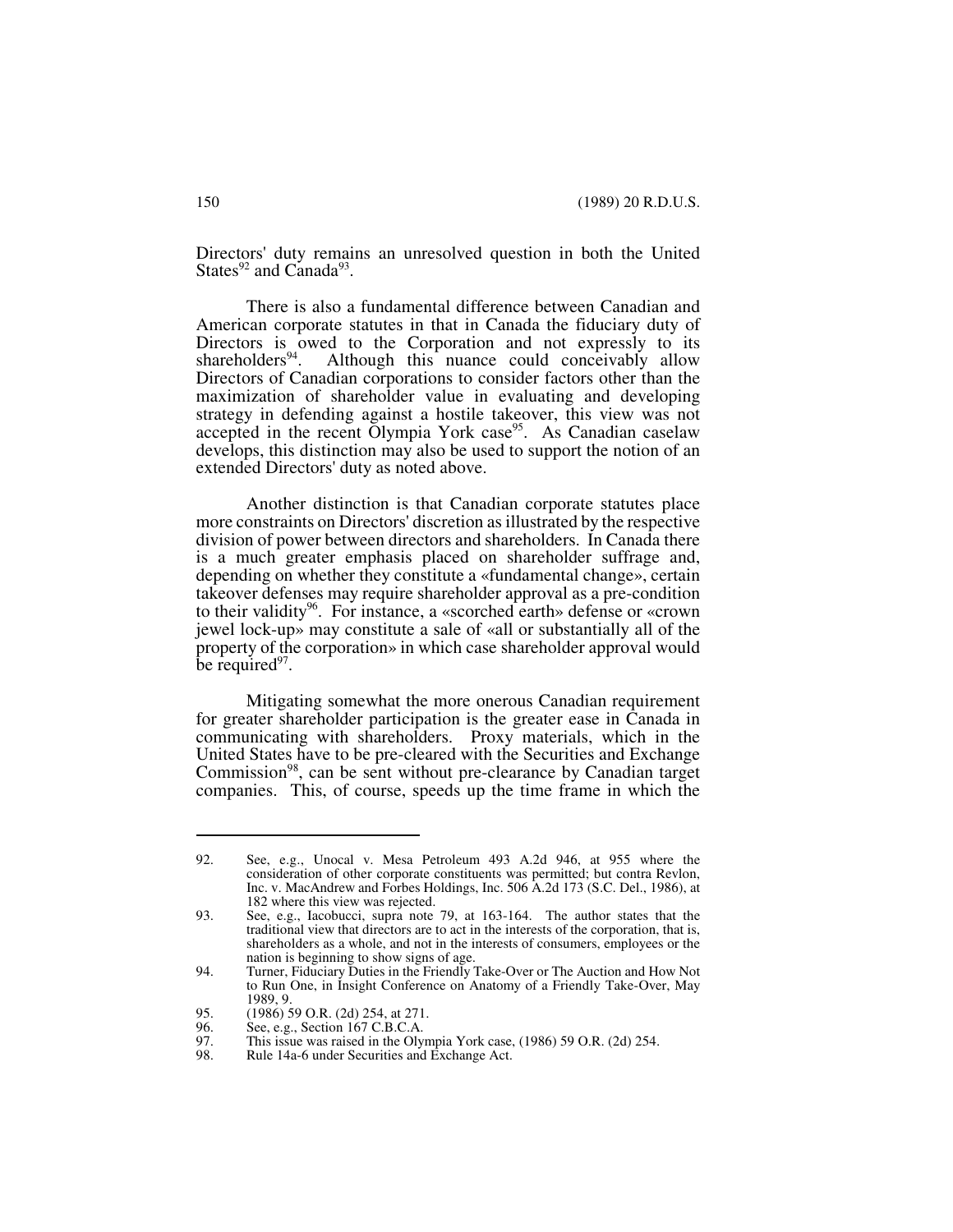#### SPECTOR, Charles R. 151

Board of Directors may call a shareholders' meeting and thus encourages Directors to seek shareholder approval of takeover defenses, particularly those which are anticipatory rather than remedial<sup>99</sup>. Shareholder approval of a particular defensive tactic, such as the issuance of shares, sale of a division, granting of an option or the creation of a right's plan, while normally the prerogatives of the Board, may preclude the courts from reviewing the reasonableness of these measures, therefore relieving Directors from possible liability<sup>100</sup>.

To some extent, Directors of Canadian corporations have much greater freedom in issuing and allotting new shares. Most provincial corporate statutes and the CBCA permit an unlimited authorized share capital<sup>101</sup>. Although the creation and issuance of additional shares does not normally entail charter amendments and the requisite shareholder approval, all of the major stock exchanges in Canada require prior notice when treasury securities or options to purchase treasury securities are to be issued and the exchanges maintain the right to require shareholder approval in order to list these shares<sup>102</sup>. As discussed in the preceding section, the Board's discretion to issue additional shares is often the gravaman of Canadian takeover litigation so while it can be said that Directors of Canadian corporations have easier access to this defense, their discretion will be constrained by the «proper purpose» test set forth in Teck.

There exist, of course, many other distinctions which have some effect on the takeover environment in general and thus impact on Directors' responsibilities, most of which are beyond the scope of this paper. It is clear however that: a) takeover procedures are more clearly defined in Canada; and b) in the absence of shareholder approval, the range of available takeover defenses is much more limited in Canada. Given these assumptions, Canadian courts are more likely to engage in a more stringent review of Directors' adoption of takeover tactics without shareholder approval. The proper purpose test enunciated in Teck and used in evaluating the issuance of shares involved not only the examination of the independence of the Board of Directors and the absence of self-dealing, fraud and abuse but a conjecture as to the motives of the Board as well. While not

<sup>99.</sup> See, e.g., L. Lowenstein, What's Wrong with Wall Street, (1988) 178-179 where the author makes his point in reference to the British system.

<sup>100.</sup> See Iacobucci, supra note 79, at 163-164. The author admits that is difficult to articulate a rule as to when and in what circumstances the courts will recognize shareholder ratification.

<sup>101.</sup> **CBCA**, section 6 (1) (c).<br>102. De Mott, supra note 54,

De Mott, supra note 54, at 413-414.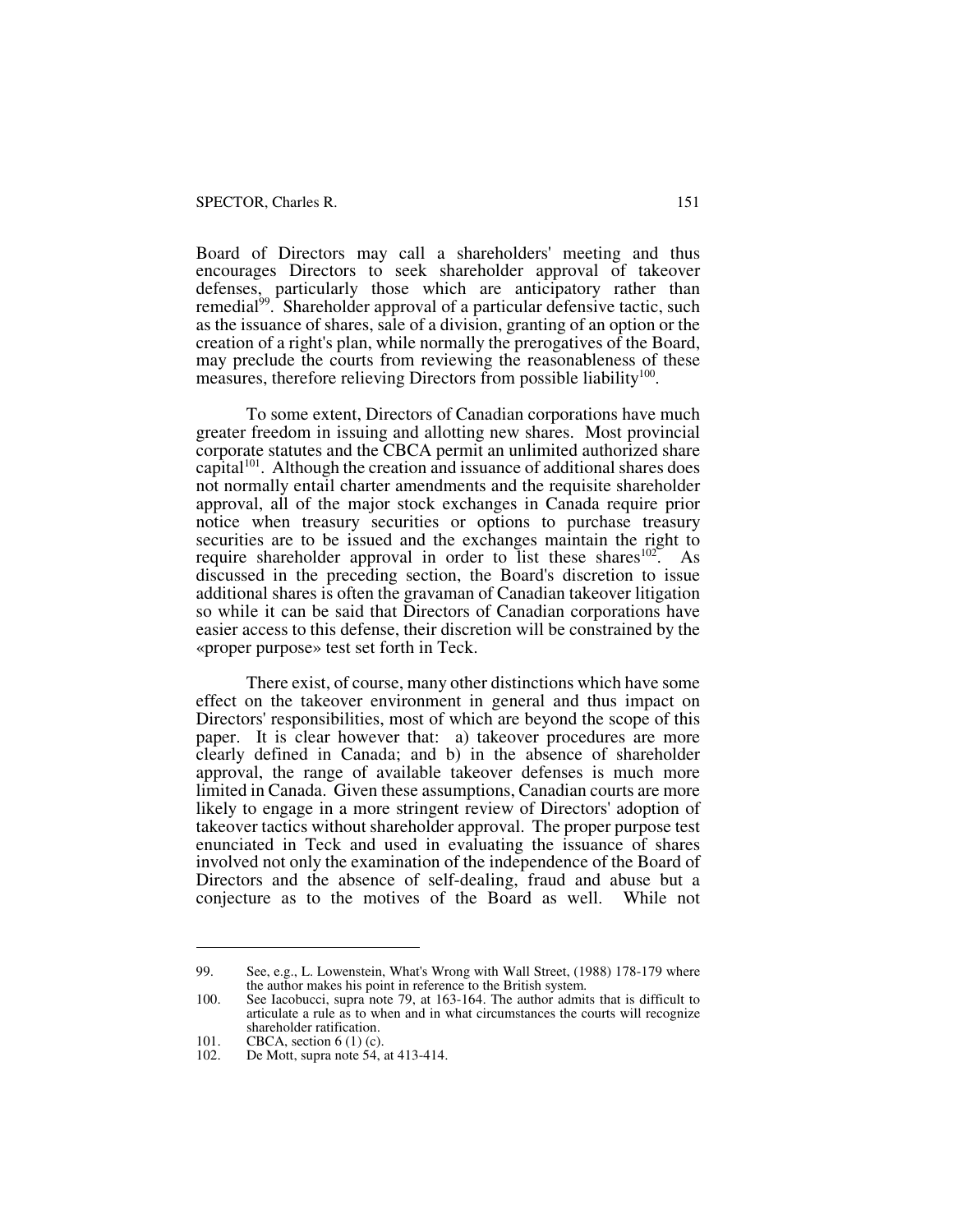inconsistent with the prevailing standard in the United States, it requires a greater degree of judicial review.

#### **CONCLUSION**

Despite some important differences between the two countries in the existing legal framework pertaining to takeovers and Directors' duties, the fundamental principles are essentially the same  $103$ . To some extent the differences in the evaluation of Directors' behavior in the context of a hostile takeover can be attributed to the fact that American caselaw is much more developed. It has had ample opportunity to grapple with the seemingly irreconcilable conflicts and distinguishing nuances in order to articulate a set of judicial guidelines flexible enough to allow for their application to a wide range and ever changing set of facts and circumstances.

The magnitude of judicial review of corporate control transactions in the United States is no accident as the dearth of substantive takeover legislation has left it up to the courts to determine what is fair in the making of and the defending against a hostile takeover. Canada, on the other hand, has chosen a more stringent regulatory process and, while avoiding the imposition of substantive fairness tests, has established more concrete procedures to ensure that all shareholders are treated equally.

An equally important factor in the development of judicial interpretation of Directors' duties in the course of a hostile takeover is the dominant trend in Canada towards friendly takeovers. As certain authors<sup>104</sup> have pointed out, the high degree of corporate concentration in Canada dictates that corporate control transactions are more often negotiated rather than initiated as a hostile takeover bid. While this factor may not affect Directors' duties per se, it has had the effect of contributing to the under-development of Canadian caselaw on the subject.

The extensive role of the judiciary in the United States is both a feature and a by-product of its society. The much larger population and capital base make it economically feasible for plaintiffs to institute litigation against corporate Directors. Access to the courts is further

<sup>103.</sup> Flisfeder, supra note 88.<br>104. See, e.g., Turner, supra i

See, e.g., Turner, supra note 94, at 1. De Mott, supra note 54, at 400, also notes the high degree of shareholders' concentration but does not conclude that this is a factor contributing to the predominance of friendly takeovers in Canada.